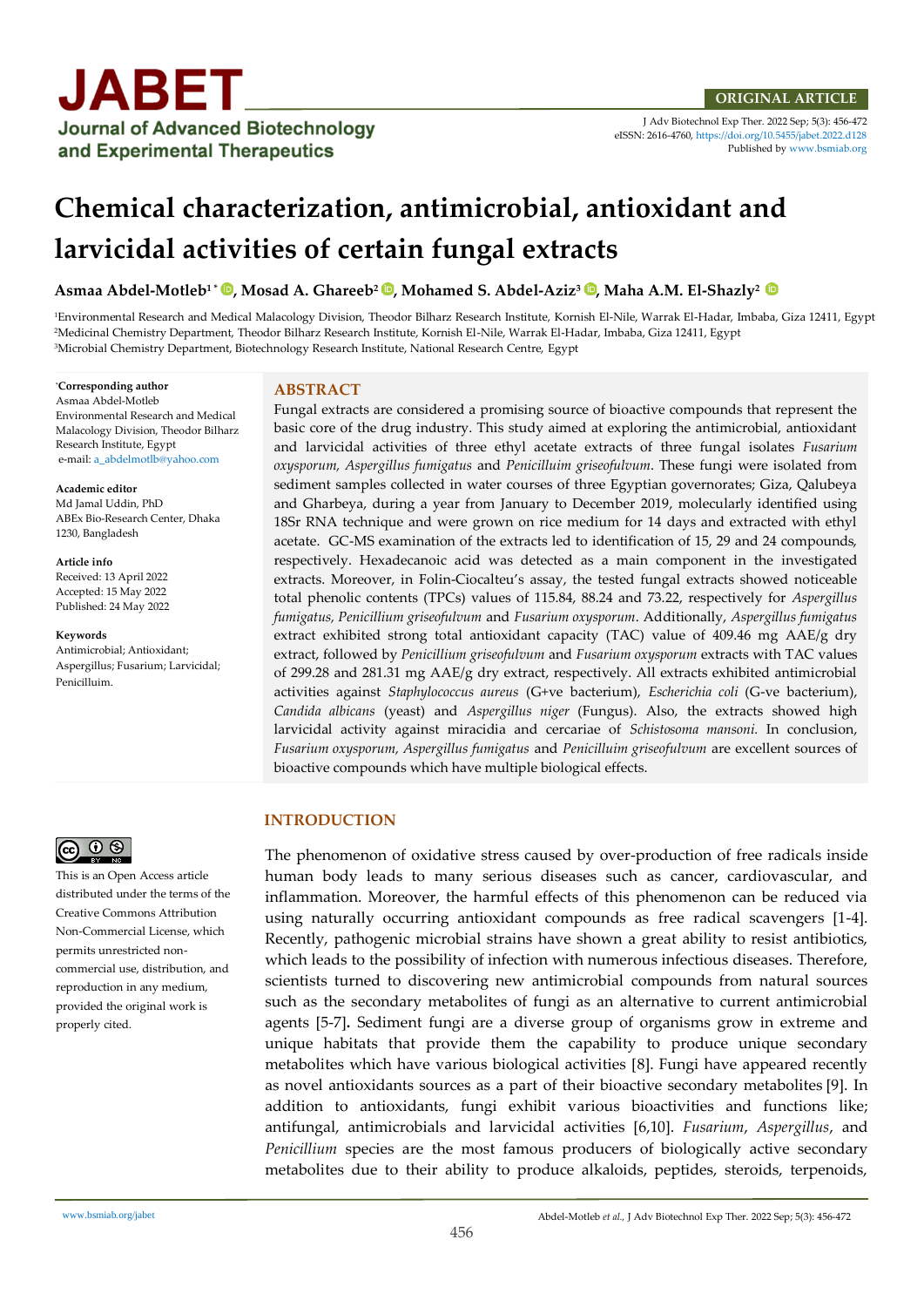phenols, quinines, and flavonoids, with antimicrobial and antioxidant activities [11,12]. Numerous active components have been isolated from *Aspergillus clavatus*, *A. fumigatus*, *A. giganteus*, *A. terreus*, *Penicillium expansum*, *P. urticae*, and *P. griseofulvum* [13]. Moreover, destroying the larval stages in schistosomiasis prophylaxis is very important to break the transmission cycle. The isolates of *Aspergillus, Penicillium*, *Fusarium, Rhizopus* and *Coelomycete* species were reported to have toxic effect against miracidia and cercariae of *Schistosoma mansoi* [14, 15].

Therefore, the aims of the current study were to isolate, identify molecularly the *Fusarium oxysporum*; *Aspergillus fumigatus*; *Penicilluim griseofulvum* and to evaluate the bioactive compounds produced by fungi by studying the antimicrobial, antioxidant and larvicidal activities of their extracts. GC-MS/MS investigation, determination of total phenolic content and identification of their bioactive secondary metabolites were also studied.

## **MATERIALS AND METHODS**

## **Fungal isolation and purification**

*F. oxysporum, A. fumigatus* and *P. griseofulvum* were isolated from sediment samples collected in water courses of three Egyptian governorates; Giza, Qalubeya and Gharbeya during a year from January to December 2019. 25 g of each sediment sample were transferred to 250 ml of sterilized tap water in 500 ml Erlenmeyer flasks fitted with cotton plugs for fungal isolation [16]. At room temperature and constant speed (150 rpm) for 15 minutes the flasks were shaken. Then, they were left until complete sedimentation of the soil. Serial decimal dilutions were made from the original concentration to reach dilutions 1/100 and 1/1000. 0.5ml volumes were added into Sabouraud agar media. 3 replicate plates were prepared for each concentration and were incubated for one week at 28 $\rm ^{\circ}C$  ( $\rm \pm 2^{\circ}C$ ). After that, rhea growth of fungal colonies was counted and recorded in a colony forming unit per milliliter (cfu/ml). Isolated species were sent for molecular confirmation.

## **Molecular identification of isolated fungal strains**

Molecular identification has been recognized by DNA extraction, PCR and sequencing (18SrRNA). The isolated fungi were identified using the nuclear ribosomal internal transcribed spacer (ITS) region 1, 2, along with the short structural gene (5.8 S) as they have been investigated in the supporting information of previous studies. The region ITS was selected to identify fungi because it has been recently recognized as a common marker for fungal identification [17,18]. The PCR products purification was done to remove separate PCR primers and dNTPs from PCR products by using Montage PCR Clean up kit (Millipore). Sequencing was achieved by means of Big Dye terminator cycle sequencing kit (Applied BioSystems, USA). to determination of sequencing products, the applied Biosystems model 3730XL automated DNA sequencing system (Applied BioSystems, USA) were used. ITS1 (5'- TCC GTA GGT GAA CCT GCG G-'3) and ITS4 (5'- TCC TCC GCT TAT TGA TAT GC-'3) were the Primer sequences used for the identification in the current study.

## **Cultivation and extraction of fungi**

The three fungal strains; *F. oxysporum, A. fumigatus* and *P. griseofulvum* were cultured in 3 Erlenmeyer flasks (1 L volume) containing 50 g rice and 50 mL distilled water for each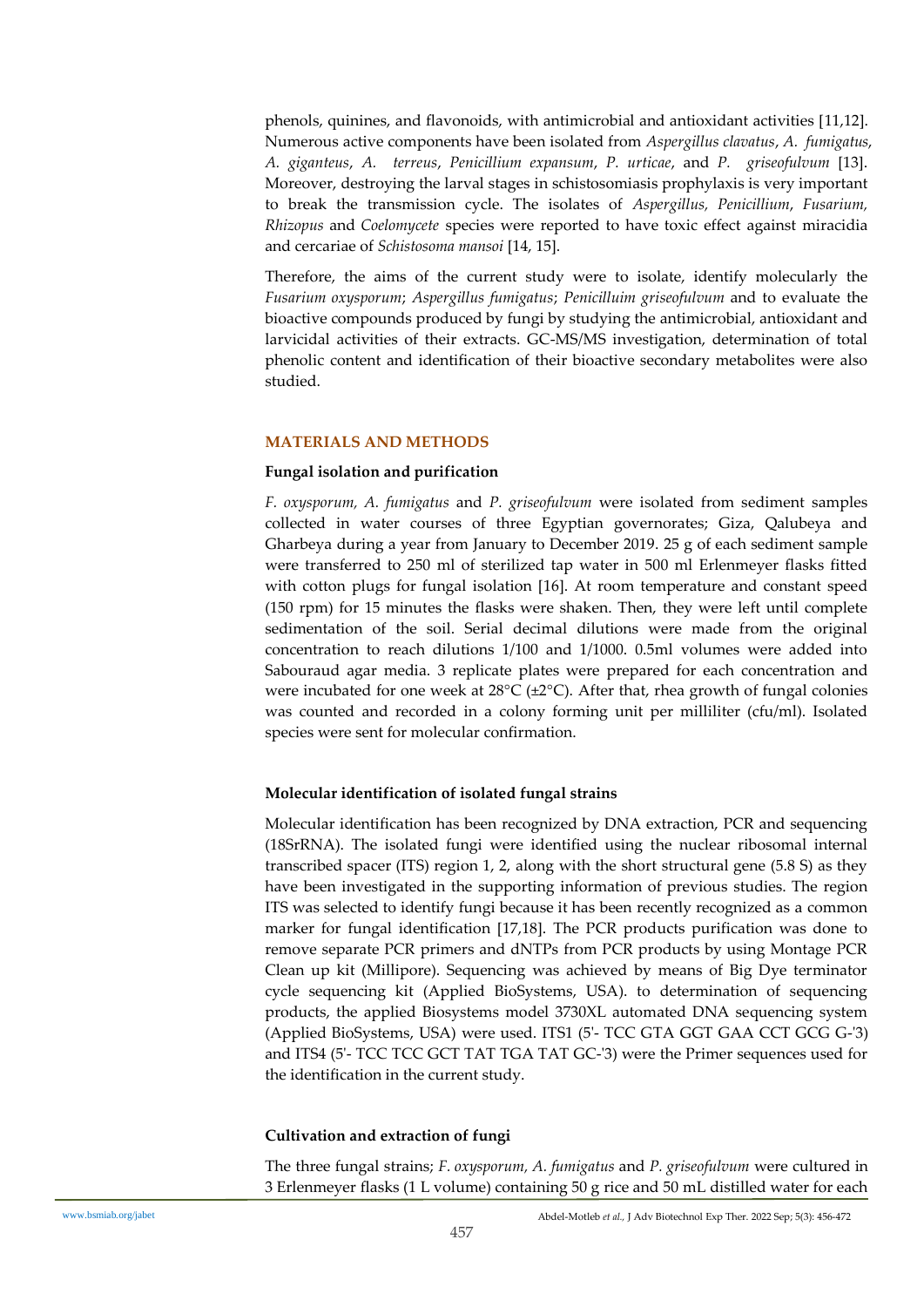fungus and sterilized for 20 min at 121°C (15 lb). Each flask was inoculated with spore suspension from 1 slant (10 days old). After incubation for 15 days at 30°C, the medium was extracted with ethyl acetate several times till exhaustion and by acetone followed by ethyl acetate [6].

## **GC-MS analysis**

According to the reported procedures [19], GC-MS investigation was carried out, using a Thermo Scientific, Trace GC Ultra/ISQ Single Quadrupole MS, TG-5MS fused silica capillary column (30 m, 0.251 mm, 0.1 mm film thickness). An electron ionization system with ionization energy of 70 eV was used; Helium gas was used as the carrier gas at a constant flow rate of 1ml/min for GC-MS detection. MS transfer line temperature and the injector was set at 280°C. The oven temperature was programmed to an initial temperature of 50 $\degree$ C (hold 2 min) to 150 $\degree$ C at an increasing rate of 7 $\degree$ C/min, then to 270 $\degree$ C at an increasing rate of 5 $\degree$ C/min (hold 2 min) then to 310 $\degree$ C as a final temperature at an increasing rate of 3.5°C/min (hold 10 min). The quantification of all the identified components was investigated using a percent relative peak area. A tentative identification of the compounds was performed based on the comparison of the irrelative retention time and mass spectra with those of the NIST, WILLY library data of the GC-MS system.

## **Estimation of total phenolic content (TPC)**

According to the method described by [20], all determinations were carried out in triplicate and the total phenolic content was determined using Folin-Ciocalteu's reagent. The reaction mixture was composed of  $(100 \mu l)$  of extract, 500  $\mu l$  of the Folin-Ciocalteu's reagent and 1.5 ml of sodium carbonate (20%). Then mixture was shaken and made up to 10 ml using distilled water. Gallic acid was used as standard and the mixture was allowed to stand for 2 h, then the absorbance was measured at 765 nm. The total phenolic content was expressed as mg gallic acid equivalent (GAE) per g extract [20].

## **Estimation of total antioxidant capacity (TAC)**

All experiments were carried out in triplicate and phosphomolybdenum method was used for determination the antioxidant activity of each extract using ascorbic acid as standard, which based on the reduction of Mo (VI) to Mo (V) by the sample analyte and subsequent formation of a green colored [phosphate=Mo (V)] complex at acidic pH with a maximal absorption at 695 nm. In this method, 0.5 ml of each extract (200  $\mu$ g/ml) in methanol was combined in dried vials with 5 ml of reagent solution (0.6 M sulfuric acid, 4 mM ammonium molybdate and 28 mM sodium phosphate). The vials containing the reaction mixture were capped and incubated in a thermal block for 90 min at 95°C. The absorbance was measured at 695 nm against a blank after the samples had cooled at room temperature. The blank consisted of all reagents and solvents without the sample, and it was incubated under the same conditions. The antioxidant activity of the sample was expressed as the number of ascorbic acid equivalent (AAE) [21].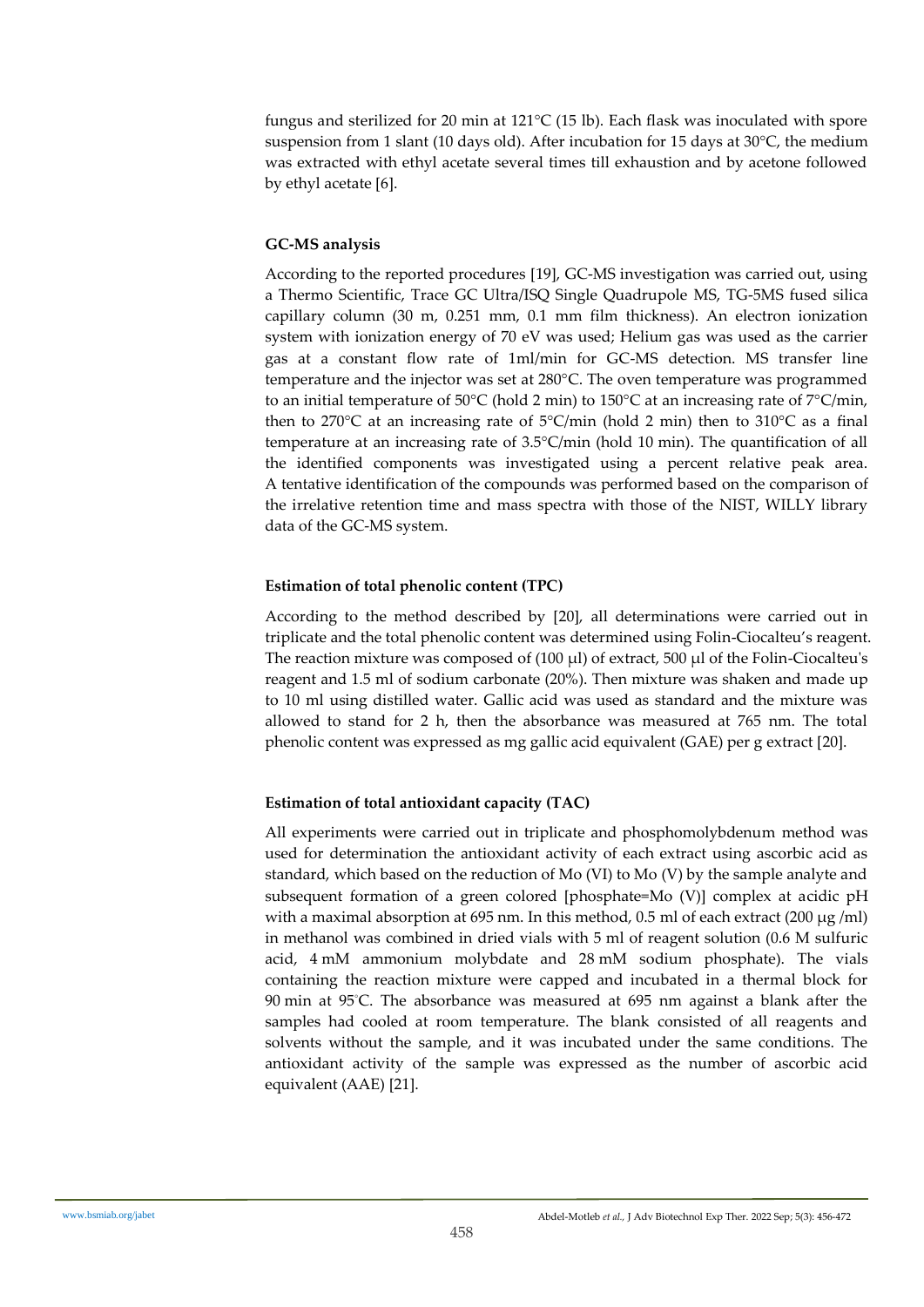## **Antimicrobial activities of the fungal extracts**

Four different test microbes namely: *Staphylococcus aureus* (G+ve), *Escherichia coli* (G-ve), *Candida albicans* (yeast) and *Aspergillus niger* (fungus) were used for the investigation of the antimicrobial activity of different fungal extracts by using the agar disc diffusion method. In case of bacteria and yeast, nutrient agar plates were heavily seeded uniformly with 0.1ml of 10<sup>5</sup> -10<sup>6</sup> cells/ml. Antifungal activities evaluation, potato dextrose agar plate seeded by 0.1ml the fungal inoculum. Filter paper discs (0.5cm), loaded with 1mg from each extract, were placed on the surface of inoculated plates. At low temperature (4°C) for 2-4 hours the plates were kept allowing maximum diffusion. The plates were then incubated at  $37^{\circ}$ C for 24 hours for bacteria and at  $30^{\circ}$ C for 48 hours in upright position to allow maximum growth of the organisms. The antimicrobial activity of the test agent was determined by measuring the diameter of zone of inhibition expressed in millimeter (mm). The experiment was carried out more than once and mean of reading was recorded [22].

## **Toxicity of the fungal extracts to** *Schistosoma mansoni* **larval stages (Miracidia & Cercariae).**

The miracidicidal and cercaricidal activities of *F. oxysporum, A. fumigatus* and *P. griseofulvum* extracts were studied on *S. mansoni* miracidia and crecariae. *S. mansoni*  ova and cercariae were obtained from Schistosome Biological Supply Center (SBSC), Theodor Bilharz Research Institute (TBRI). The concentrations used were 50, 100, 150 and 200 ppm from each extract. For 10 ml of each concentration about 100 miracidia or cercariae were introduced. Another 10 ml of dechlorinated tap water containing about 100 miracidia or cercariae was used as control. Microscopical examination of the miracidial or cercarial movement was carried out after different intervals of time either in control and fungal extracts (1/4, 1/2, 3/4,1, 2 and 3 hours). Stationary miracidia or cercariae was assumed to be dead and the total number of miracidia or cercaria was counted at the end of the experiment after adding Iodine solution [23].

## **Statistical analysis**

All data were presented as mean  $\pm$  S.D. using SPSS 13.0 program (SPSS Inc. USA).

## **RESULTS**

## **Molecular identification of fungal species**

The isolated fungi were molecularly identified by applying the obtained sequences from DNA of fungal isolates into BLAST search, it was found that, the fungal isolates had a similarity of 99.62, 99.48, 100% with the previously identified fungi *Fusarium proliferatum* isolate 2463 (acc. no. EU821469.1), *A. fumigatus* isolate PRN1 (acc.no. MZ328890.1) and *P. griseofulvum* strain P-1707 (acc. no. JQ316516.1), respectively. The phylogenic tree of the fungal isolates was also constructed (Figures 1, 2 & 3). Based on the above identification techniques, our local fungal isolates were identified as *F. oxysporum f. sp. cucumerinum* isolate MT1, *A. fumigatus* isolate MT21 and *P. griseofulvum* isolate MT6 with the Gene Bank accession numbers of OM722087.1, OM722121.1 and OM722119.1, respectively. The fungal strain (MM1) culture was deposited in the Microbial Chemistry Department Collection of Microorganisms.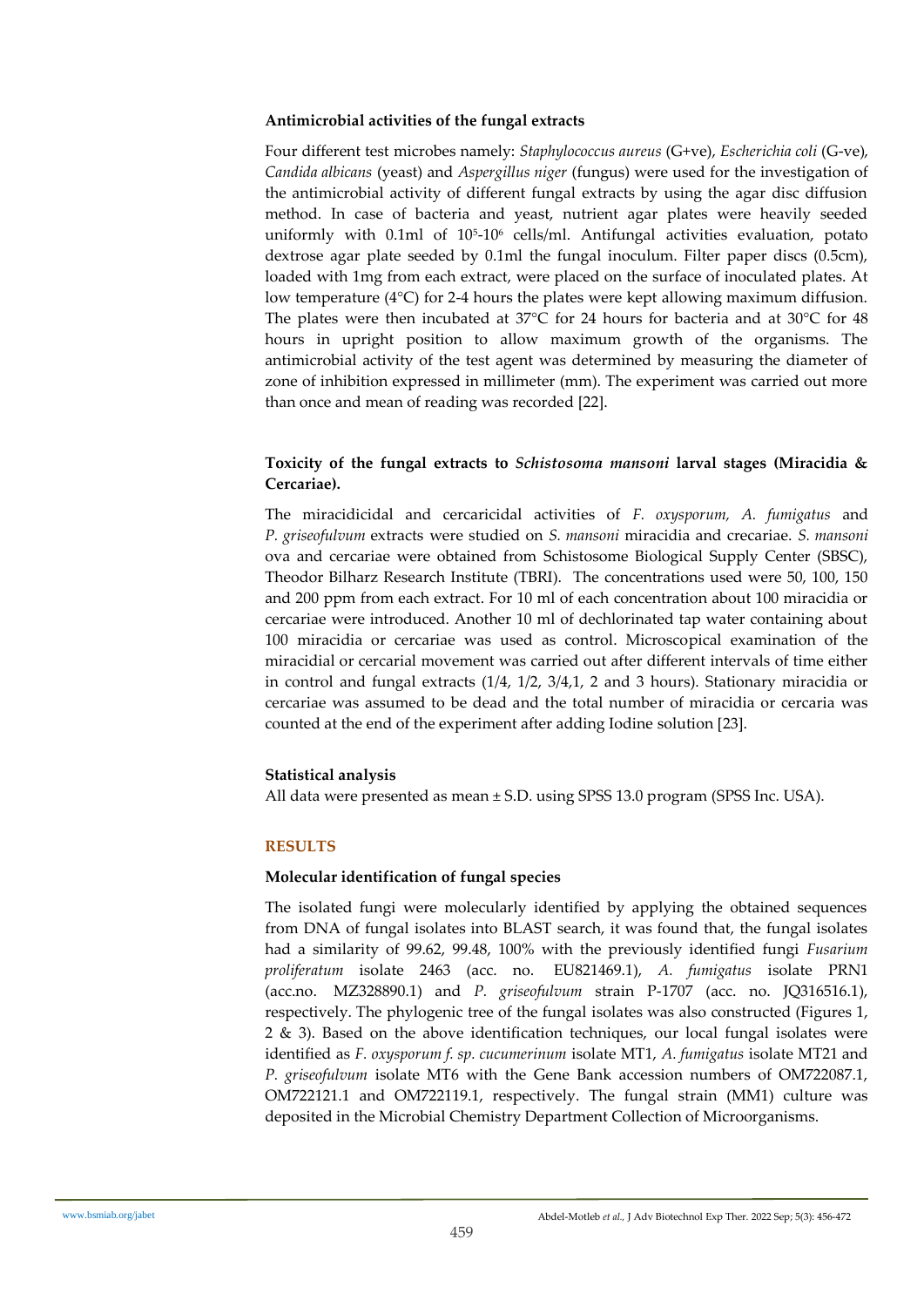

**Figure 1.** Phylogenetic tree of the *Fusarium oxysporum f.* sp. cucumerinum isolate MT1 strain. The phylogenetic tree has been reconstructed using MEGA7 software.



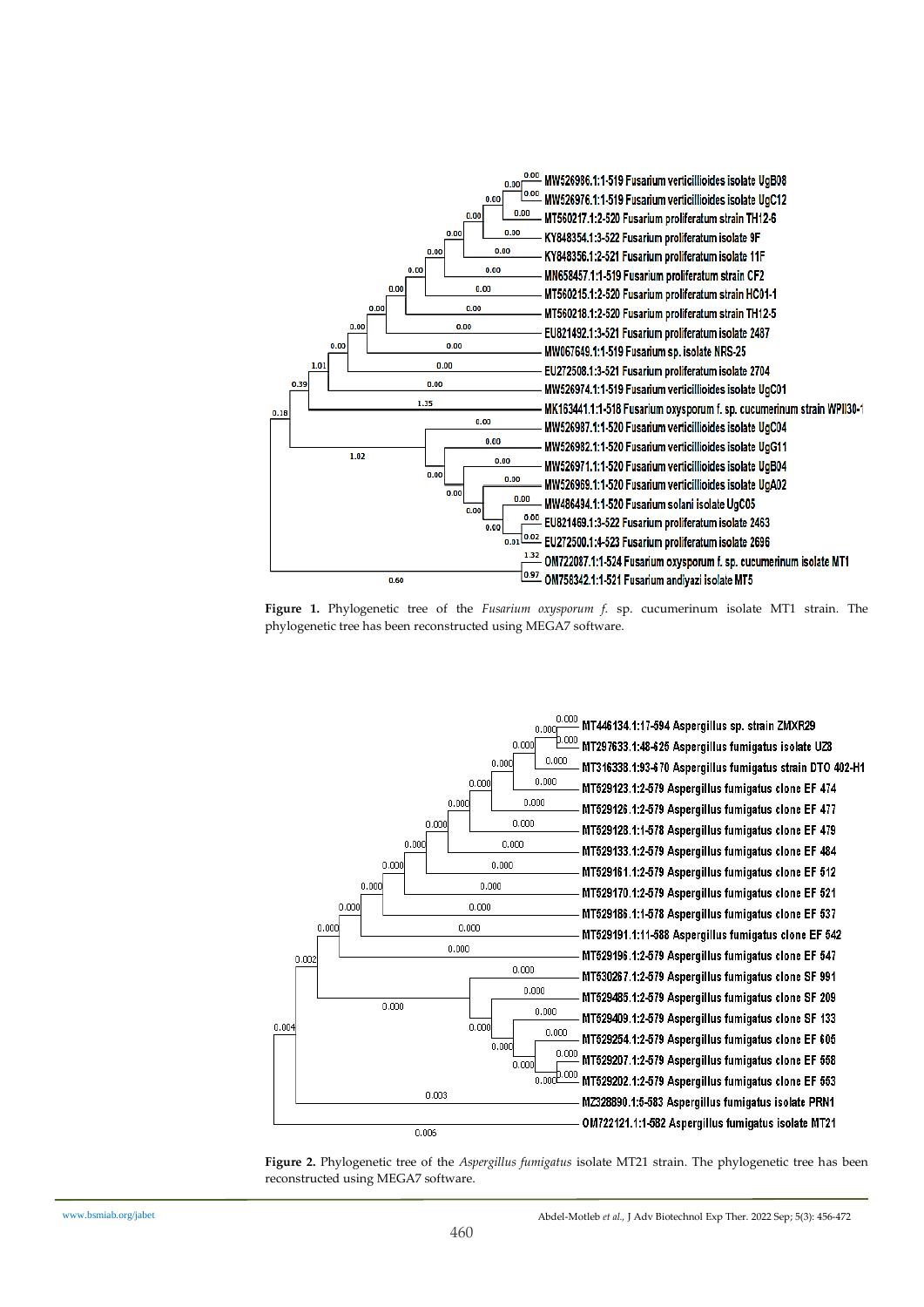

**Figure 3**. Phylogenetic tree of the *Penicillium griseofulvum* isolate MT6 strain. The phylogenetic tree has been reconstructed using MEGA7 software.

## **GC-MS investigations of the ethyl acetate extracts of tested fungal species**

GC-MS examination of *F. oxysporum* f. sp. Cucumerinum extract led to identification of 15 compounds (Figure 4). The total peak areas of the identified ingredients constitutes 36.54%, the prospects of the chemical structures of the identified compounds are recorded in Table (1). The main detected compounds are Hexadecanoic acid (10.54%) and (P, P, R)-Dimethyl-5,5'-dihydroxy-1,1', 12, 12'-tetramethyl[6,6']bi(benzo[c] phenanthrenyl)-8,8' dicarboxylate (3.32%). Moreover, GC-MS/MS examination of *A. fumigatus* extract led to identification of 29 compounds (Figure 5). The total peak areas of the identified ingredients constitutes 77.24%, the prospects of the chemical structures of the identified compounds are recorded in Table (2). The main detected compounds are Hexadecanoic acid (15.77%), (R)-(-)-14-Methyl-8-hexadecyn-1-ol (15.64%), Hexadecanoic acid, methyl ester (5.78%), 9-Octadecenoic acid, methyl ester, (E) (5.25%), Hexadecanoic acid, ethyl ester (4.02%), Bicyclo[8.1.0]undecane (3.73%), 17- Pentatriacontene (2.04), and Tetradecanal (1.83%). While GC-MS/MS examination of *P. griseofulvum* extract led to identification of 24 compounds (Figure 6). The total peak areas of the identified ingredients constitute 78.32%, the prospects of the chemical structures of the identified compounds are recorded in Table (3). The main detected compounds are Hexadecanoic acid (27.59%), 9,12-Octadecadienoic acid (Z, Z) (16.65%), 9,12-Octadecadienoic acid (Z, Z), methyl ester (5.50%), and 5,6-Dihydro-4-methyl-2Hpyran-2-one (4.74%).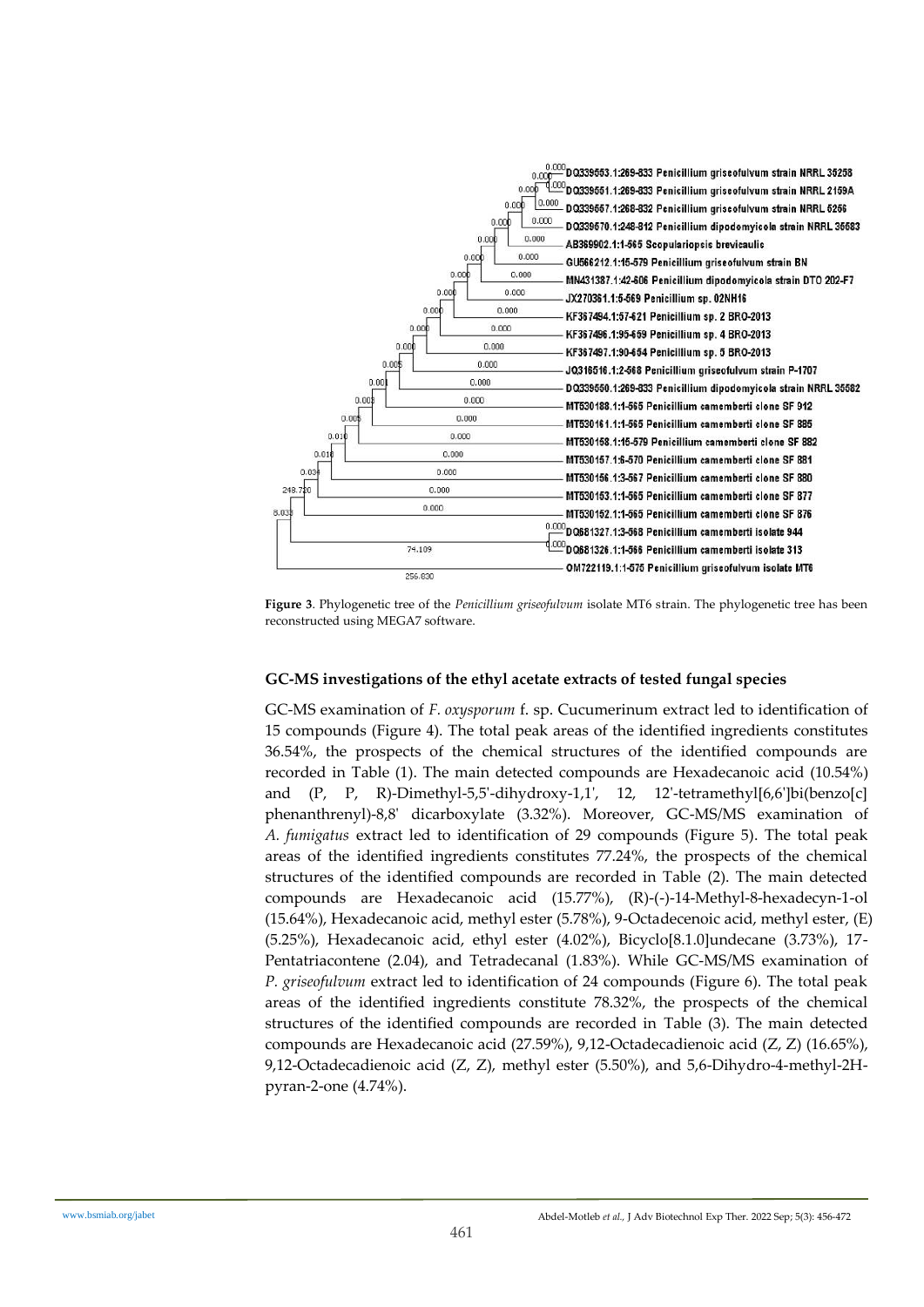| No.            | $R_t$ | Area% | M.W. | M.F.                                            | <b>Identified compounds</b>                                            | Class/Category                       |
|----------------|-------|-------|------|-------------------------------------------------|------------------------------------------------------------------------|--------------------------------------|
| $\mathbf{1}$   | 26.62 | 1.41  | 161  | $C_9H_7NO_2$                                    | Phenol, 2-(5-isoxazolyl)                                               | 1-hydroxy-4-unsubstituted benzenoids |
| $\overline{2}$ | 32.08 | 10.54 | 256  | $C_{16}H_{32}O_2$                               | Hexadecanoic acid                                                      | Fatty acids                          |
| 3              | 33.13 | 1.47  | 552  | $C_{40}H_{56}O$                                 | Lycoxanthin                                                            | Carotenol                            |
| $\overline{4}$ | 33.54 | 1.58  | 686  | $C_{41}H_{66}O_8$                               | (2R)-8,13-epoxy-2,2-(8',13'-epoxy-2'-                                  | Triterpenoids                        |
|                |       |       |      |                                                 | bmethoxy-3'-oxolabdane-1'a,2'a-diyldioxy)                              |                                      |
|                |       |       |      |                                                 | 1a-hydroxylabdan-3-one                                                 |                                      |
| 5              | 35.67 | 3.32  | 658  | C <sub>44</sub> H <sub>34</sub> O <sub>6</sub>  | (P,P,R)-Dimethyl-5,5'-dihydroxy-1,1',12, 12'-                          | Phenanthrols                         |
|                |       |       |      |                                                 | tetramethyl[6,6']bi(benzo[c]phenanthrenyl)-8,8'                        |                                      |
|                |       |       |      |                                                 | dicarboxylate                                                          |                                      |
| 6              | 36.46 | 1.39  | 696  | C <sub>40</sub> H <sub>56</sub> O <sub>10</sub> | Nephthoside-1,2',3',4'-Tetraacetate                                    | Diterpenoids derivatives             |
| $\overline{7}$ | 37.65 | 2.59  | 694  | $C_{48}H_{62}N_4$                               | 2,7,12,17-Tetraethyl-3,5:8,10:13,15:18,20-tetra                        | Heterocyclic macrocycles             |
|                |       |       |      |                                                 | kis(2,2-dimethylpropano)porphyrin                                      |                                      |
| $\,8\,$        | 37.79 | 1.40  | 704  | C33H36O17                                       | 6-C-Xylosyl-8-C-glucosylapigenin permethylated                         | Flavonoids                           |
|                |       |       |      |                                                 | derivative                                                             |                                      |
| 9              | 40.18 | 2.64  | 648  | $C_{44}H_{56}O_4$                               | 5,11,17,23-Tetratbutyl-25,26,27,28-tetrahydroxycalix-4-arene           | Toluene derivatives                  |
| 10             | 40.84 | 2.72  | 673  | C <sub>39</sub> H <sub>47</sub> NO <sub>9</sub> | 1H-Cyclopent[c]isoxazole,1-[2,3:5,6-bis-O-(1-methylethylidene)         | Heterocyclic derivatives             |
|                |       |       |      |                                                 | -à-d-mannofuranosyl]hexahydro-4,5,6-tris(phenylmethoxy)-,[3aR-         |                                      |
|                |       |       |      |                                                 | $(3a\grave{a}, 4\grave{a}, 5\acute{a})$                                |                                      |
| 11             | 41.27 | 1.32  | 708  | C <sub>44</sub> H <sub>36</sub> O <sub>9</sub>  | 3,5-Diphenyl-3,5-(9,10-phenanthylene) tricyclo[5.2.1.0]decane-4-one-8- | Alkane derivatives                   |
|                |       |       |      |                                                 | exo-9-endodicarboxylic acid diacetoxymethylester                       |                                      |
| 12             | 42.21 | 1.83  | 668  | $C_{44}H_{48}N_2O_4$                            | 2,13,15,26-Tetraoxa-1,14(1,3,2)-dibenzena-                             | Heterocyclic derivatives             |
|                |       |       |      |                                                 | 27(2,9)1,10-phenanthrolinabicyclo[12,12,1]                             |                                      |
|                |       |       |      |                                                 | heptacosaphan-7,14-diene                                               |                                      |
| 13             | 44.81 | 1.54  | 710  | C38H50N2O11                                     | Grandiflorine-1-acetate                                                | Alkaloidderivatives                  |
| 14             | 46.11 | 1.41  | 660  | $C_{48}H_{56}N_2$                               | 3-[9,9-Dihexyl-7-(pyridin-2-yl)fluororen-2-yl]-9-hexylcarbazole        | Fluororen derivatives                |
| 15             | 50.75 | 1.38  | 711  | C <sub>43</sub> H <sub>37</sub> NO <sub>9</sub> | 3,6-Diphenyl-3,6-(hydroxyimino)-4,5-(2,2'-diphenylene)tricyclo         | Alkane derivatives                   |
|                |       |       |      |                                                 | [6.2.1.0(2,7)]undeca-3,5-diene-9,10-(E)-dicarboxylic acid diacetoxy    |                                      |
|                |       |       |      |                                                 | methylester                                                            |                                      |
|                |       | $T\%$ |      |                                                 |                                                                        |                                      |
|                |       | 36.54 |      |                                                 |                                                                        |                                      |

**Table 1.** Chemical composition of the ethyl acetate extract of *Fusarium oxysporum* f. sp. Cucumerinum.

Rt: Retention time; M.W.: Molecular weight; M.F.: Molecular formula.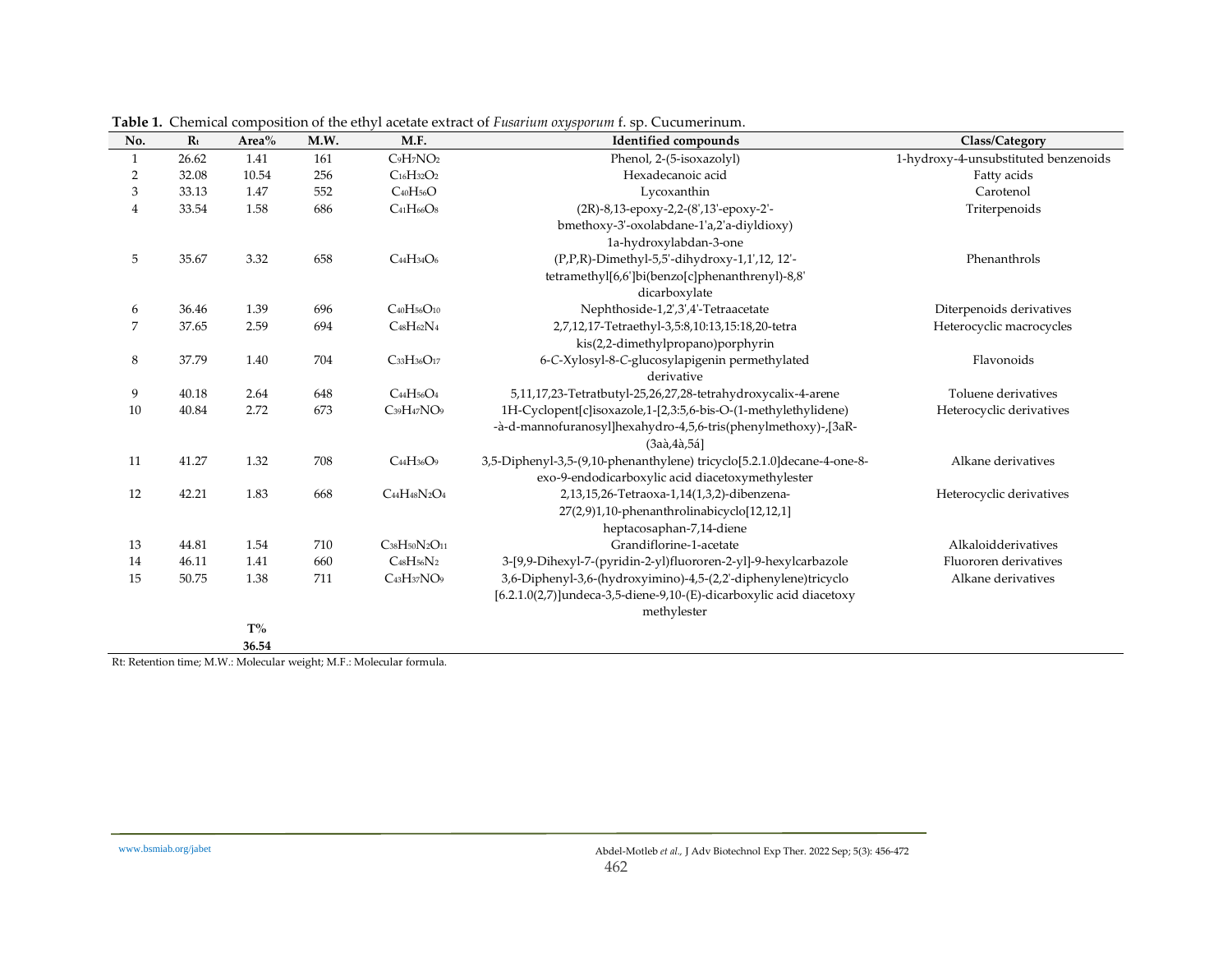| No.    | $R_t$ | Area% | M.W. | M.F.                                                          | <b>Identified compounds</b>                                                                  | Class/Category                                    |  |
|--------|-------|-------|------|---------------------------------------------------------------|----------------------------------------------------------------------------------------------|---------------------------------------------------|--|
| 1      | 6.53  | 0.90  | 273  | $C_{15}H_{15}NO_4$                                            | 3-[3'-(Ethoxycarbonyl)pyrrolidin-2'-ylidene]2-coumaranone                                    | Coumaranone derivatives                           |  |
| 2      | 7.96  | 1.05  | 243  | $C_{17}H_{25}N$                                               | 3-Butyl-4-phenylquinuclidine                                                                 | Phenylquinuclidine derivatives                    |  |
| 3      | 8.37  | 0.89  | 406  | $C_{31}H_{34}$                                                | (3,6-Di-t-butyl-1-azulenyl)diphenylmethane                                                   | Azulene derivatives                               |  |
| 4      | 14.74 | 1.02  | 186  | $C11H10N2O$                                                   | 3-Methyl-2-vinyl-3H-quinazolin-4-one                                                         | Ouinazolines                                      |  |
| 5      | 15.68 | 1.25  | 812  | C53H64O7                                                      | 6-Hept-6-enyl-2-methoxy-4,2',6'-tris(4-methoxybenzyloxy)-4'-<br>non-8-enylbiphenyl           | Biphenyls and derivatives                         |  |
|        | 15.74 | 1.25  | 690  | $C_{54}H_{42}$                                                | (E,E,E,E,E)-Hexakis(2-phenylethenyl)benzene                                                  |                                                   |  |
| 6<br>7 | 16.29 | 0.96  | 680  | $C_{42}H_{48}O_8$                                             | 11,23-Di-tert-butyl-5,17-diethoxycarbonyl-25,26,27,28-                                       | Linear diarylheptanoids<br>Benzenoids derivatives |  |
|        |       |       |      |                                                               | tetrahydroxycalix[4]arene                                                                    |                                                   |  |
| 8      | 16.73 | 1.10  | 696  | C <sub>40</sub> H <sub>56</sub> O <sub>10</sub>               | Nephthoside 1,2',3',4'-Tetraacetate                                                          | Diterpenoids derivatives                          |  |
| 9      | 16.86 | 0.97  | 562  | $C_{35}H_{46}O_6$                                             | 2-Hydroxy-3-methoxy-6,7,10,11-tetrabutyloxytriphenylene                                      | Triphenylene derivatives                          |  |
| 10     | 17.18 | 1.14  | 692  | $C_{44}H_{44}N_{4}O_4$                                        | N,N'-Dicyclohexyl-1,7-dipyrrolidinylperylene-3,4:9,10-tetracarboxylic<br>acid bisimide       | Perylene derivatives                              |  |
| 11     | 18.92 | 1.62  | 636  | C <sub>36</sub> H <sub>36</sub> N <sub>4</sub> O <sub>7</sub> | Methyl-13-hydroxyphaeophorbide-b                                                             | Pheophorbide derivatives                          |  |
| 12     | 20.42 | 1.54  | 710  | C38H50N2O11                                                   | Grandiflorine-1-acetate                                                                      | Alkaloid derivatives                              |  |
| 13     | 22.62 | 0.99  | 676  | $C_{36}H_{60}N_{4}O_{8}$                                      | Bis(3,6,9,12-tetraoxapentaethylene)crowno-N,N,N',N'-tetramethyl-p-<br>phanediamine           | p-phanediamine derivatives                        |  |
| 14     | 27.30 | 1.23  | 658  | $C_{44}H_{46}N_{6}$                                           | 1,2-di(3-(2-phenyl-7,7-dimethyl-4,6,7,8(5H)-tetrahydropyrrolo[3,2c]<br>azepinyl)phenyl-diazo | Azepine derivatives                               |  |
| 15     | 28.15 | 0.98  | 362  | $C_{26}H_{50}$                                                | Cyclohexane,1,1'-dodecylidenebis[4-methyl]                                                   | Cycloalkane derivatives                           |  |
| 16     | 29.36 | 1.05  | 238  | $CsH14O4S2$                                                   | Dimethyl-2-deoxyderythro-1-hexen-3-ulose-dithioacetal                                        | Alkene derivatives                                |  |
| 17     | 30.87 | 5.78  | 270  | $C_{17}H_{34}O_2$                                             | Hexadecanoic acid, methyl ester                                                              | Fatty acid methyl esters                          |  |
| 18     | 32.05 | 15.77 | 256  | $C_{16}H_{32}O_2$                                             | Hexadecanoic acid                                                                            | Fatty acids                                       |  |
| 19     | 32.15 | 4.02  | 284  | $C_{18}H_{36}O_2$                                             | Hexadecanoic acid, ethyl ester                                                               | Fatty acid ethyl esters                           |  |
| 20     | 34.0  | 3.73  | 152  | $C_{11}H_{20}$                                                | Bicyclo[8.1.0]undecane                                                                       | Polycyclic hydrocarbons                           |  |
| 21     | 34.10 | 5.25  | 296  | $C_{19}H_{36}O_2$                                             | 9-Octadecenoic acid, methyl ester, (E)                                                       | Fatty acid ethyl esters                           |  |
| 22     | 34.38 | 1.02  | 601  | C <sub>39</sub> H <sub>55</sub> NO <sub>4</sub>               | 6-Octadeca-sphingenine                                                                       | Octadecanoic acid derivatives                     |  |
| 23     | 35.18 | 15.64 | 252  | $C_{17}H_{32}O$                                               | (R)-(-)-14-Methyl-8-hexadecyn-1-ol                                                           | Alkyne derivatives                                |  |
| 24     | 35.49 | 1.83  | 212  | C <sub>14</sub> H <sub>28</sub> O                             | Tetradecanal                                                                                 | Long-chain fatty aldehyde                         |  |
| 25     | 35.63 | 2.04  | 490  | $C_{35}H_{70}$                                                | 17-Pentatriacontene                                                                          | Long-chain alkene                                 |  |
| 26     | 36.12 | 1.32  | 378  | C <sub>27</sub> H <sub>54</sub>                               | Cyclohexane, 1, 3, 5-trimethyl-2-octadecyl                                                   | Cycloalkanes                                      |  |
| 27     | 36.49 | 0.99  | 542  | $C_{40}H_{62}$                                                | Phytofluene                                                                                  | Carotenoids                                       |  |
| 28     | 38.14 | 0.94  | 708  | C <sub>44</sub> H <sub>36</sub> O <sub>9</sub>                | 3,5-Diphenyl-3,5(9,10-phenanthylene)tricyclo[5.2.1.0]                                        | Alkane derivatives                                |  |
|        |       |       |      |                                                               | decane-4-one-8-exo-9-endodicarboxylic acid                                                   |                                                   |  |
| 29     | 49.98 | 0.97  | 718  | C <sub>40</sub> H <sub>46</sub> O <sub>12</sub>               | Bicyclo[3.3.1]non-6-en-3-ol,7-methyl-,endo                                                   | Bicyclic alkene derivatives                       |  |
|        |       | $T\%$ |      |                                                               |                                                                                              |                                                   |  |
|        |       | 77.24 |      |                                                               |                                                                                              |                                                   |  |

**Table 2.** Chemical composition of the ethyl acetate extract of *Aspergillus fumigatus.*

Rt: Retention time; M.W.: Molecular weight; M.F.: Molecular formula.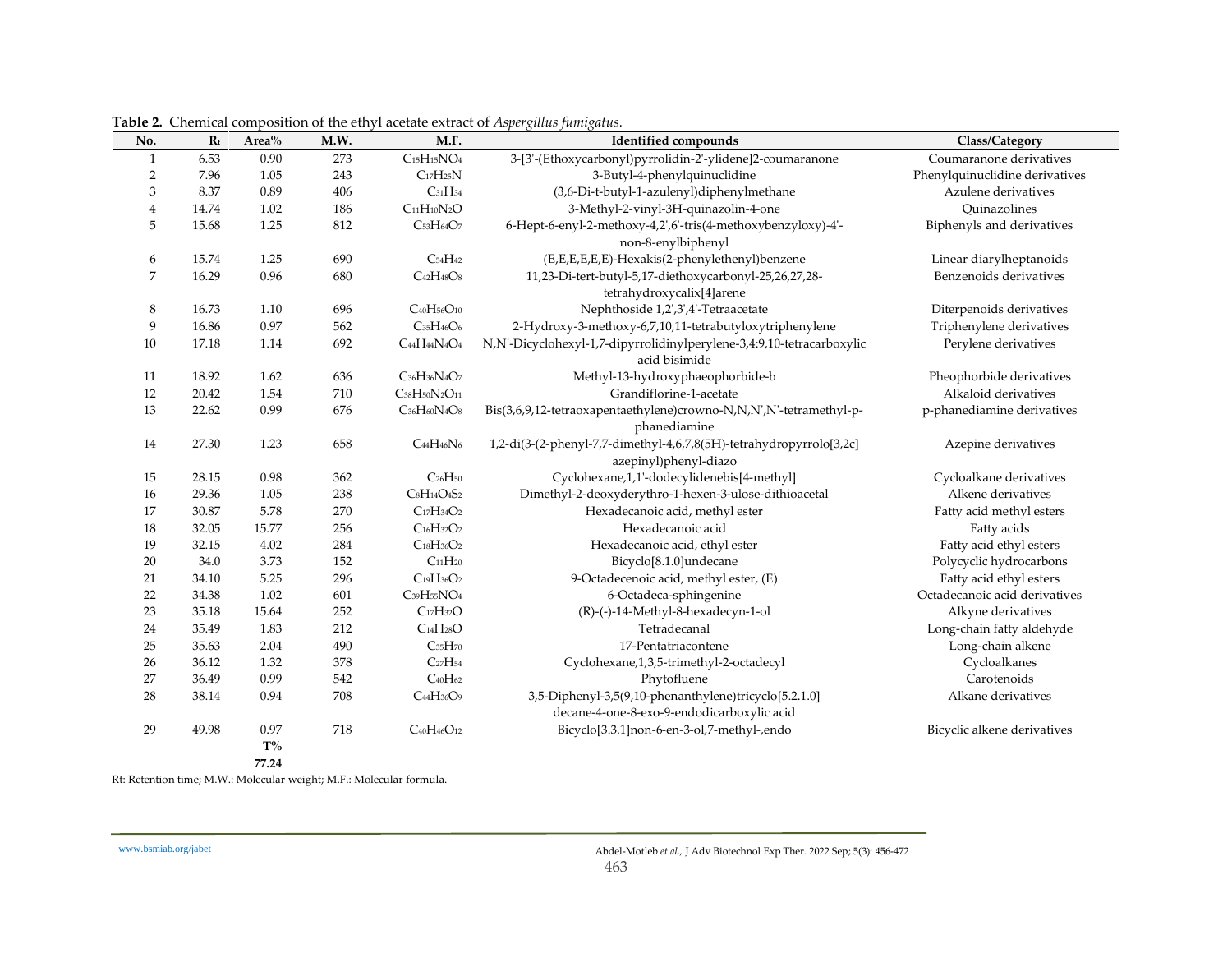| $\mathbf{1}$<br>$\overline{2}$<br>3<br>4 | 11.61<br>13.22<br>13.34<br>14.52<br>15.59 | 0.68<br>4.74<br>0.81<br>0.84 | 696<br>112<br>484 | C <sub>40</sub> H <sub>56</sub> O <sub>10</sub><br>$C_6H_8O_2$<br>$C_{25}H_{24}O_{10}$ | Nephthoside 1,2',3',4'-Tetraacetate<br>5,6-Dihydro-4-methyl-2H-pyran-2-one                           | Diterpenoids derivatives<br>Pyran derivatives |
|------------------------------------------|-------------------------------------------|------------------------------|-------------------|----------------------------------------------------------------------------------------|------------------------------------------------------------------------------------------------------|-----------------------------------------------|
|                                          |                                           |                              |                   |                                                                                        |                                                                                                      |                                               |
|                                          |                                           |                              |                   |                                                                                        |                                                                                                      |                                               |
|                                          |                                           |                              |                   |                                                                                        | Tetramethyl-1,4-epoxy-1-(4'-methoxyphenyl)-1,4,5,8-tetrahydronaphthalene-                            | Naphthalene derivatives                       |
|                                          |                                           |                              |                   |                                                                                        | 2,3,6,7-tewtracarboxylate                                                                            |                                               |
|                                          |                                           |                              | 145               | $C7H15NO2$                                                                             | 3-Pentanol, 3-methyl, carbamate                                                                      | Carbamate ester                               |
| 5                                        |                                           | 0.69                         | 99                | $C3H5N3O$                                                                              | 1-Methyl-3-hydroxy-V-triazole                                                                        | Triazole derivatives                          |
| 6                                        | 16.50                                     | 0.72                         | 146               | $C7H14O3$                                                                              | 1,1-Dimethoxy-3-methylbutan-2-one                                                                    | Ketone derivatives                            |
| $\overline{7}$                           | 17.18                                     | 1.24                         | 98                | $C5H6O2$                                                                               | Dihydro methyl furanone                                                                              | Angelica lactone                              |
| 8                                        | 17.67                                     | 1.98                         | 596               | $CaoH_{32}N6$                                                                          | m-Bis(3,4-diamino-2,5-diphenyl-6-pyridino)benzene                                                    | Pyridine derivatives                          |
| 9                                        | 18.80                                     | 0.75                         | 420               | $C_{33}H_{24}$                                                                         | 2,7,12-Triethenyl-10,15-dihydro-5H-diindeno[1,2a-<br>: 1',2'-c]fluorene                              | Fluorene derivatives                          |
| 10                                       | 22.31                                     | 1.76                         | 692               | $C_{44}H_{44}N_{4}O_4$                                                                 | N,N'-Dicyclohexyl-1,7-dipyrrolidinylperylene-3,4:9,10-tetracarboxylic acid<br>bisimide               | Pyrrolidine derivatives                       |
| 11                                       | 23.84                                     | 1.04                         | 378               | C <sub>27</sub> H <sub>54</sub>                                                        | Cyclohexane, 1,3,5-trimethyl-2-octadecyl                                                             | Cycloalkane derivatives                       |
| 12                                       | 24.32                                     | 3.15                         | 679               | $C_{42}H_{37}N_{3}O_{6}$                                                               | 4,6-Dimethoxy-7-(4',6'-dimethoxyI-7'-(4",6"-dimethoxyindol-2"-yl)indol-2'-yl)-<br>2,3-diphenylindole | Diphenylindole derivatives                    |
| 13                                       | 28.13                                     | 0.77                         | 210               | C <sub>15</sub> H <sub>30</sub>                                                        | Germacrane-D                                                                                         | Germacrane sesquiterpenoids                   |
| 14                                       | 30.86                                     | 2.03                         | 270               | $C_{17}H_{34}O_2$                                                                      | Hexadecanoic acid, methyl ester                                                                      | Fatty acid methyl ester                       |
| 15                                       | 30.97                                     | 1.01                         | 676               | $C_{41}H_{40}O_{9}$                                                                    | 5"-(1,1-Dimethylethyl)-2,2',2",2""-pentamethoxy[1,1':3',1":3",1"                                     | Quinquephenyl derivatives                     |
|                                          | 32.04                                     | 27.59                        | 256               | $C_{16}H_{32}O_2$                                                                      | :3"'.1""-quinquephenyl]-3,3""-dicarboxylic acid<br>Hexadecanoic acid                                 |                                               |
| 16<br>17                                 | 32.14                                     | 1.54                         | 214               | $C_{13}H_{26}O_2$                                                                      |                                                                                                      | Fatty acids<br>Fatty acid methyl ester        |
| 18                                       | 33.73                                     | 0.99                         | 256               | $C_{17}H_{36}O$                                                                        | Undecanoic acid, 2-methyl, methyl ester<br>1-Heptadecanol                                            | Fatty alcohol                                 |
| 19                                       | 34.0                                      | 5.50                         | 294               | $C_{19}H_{34}O_2$                                                                      |                                                                                                      |                                               |
| 20                                       | 34.09                                     | 0.67                         | 352               | $C_{23}H_{44}O_2$                                                                      | 9,12-Octadecadienoic acid (Z,Z), methyl ester                                                        | Fatty acid methyl ester                       |
| 21                                       | 35.17                                     | 16.65                        | 280               | $C_{18}H_{32}O_2$                                                                      | 13-Docosenoic acid, methyl ester, (Z)<br>9,12-Octadecadienoic acid (Z,Z)                             | Fatty acid methyl ester<br>Fatty acids        |
| 22                                       | 35.53                                     | 1.35                         | 310               | $C_{20}H_{38}O_2$                                                                      | Z-4-Octadecen-1-ol acetate                                                                           | Alkene derivatives                            |
| 23                                       | 37.59                                     | 0.70                         | 184               | $C_{10}H_{16}O_3$                                                                      | 5-Hydroxy-5-(1-hydroxy1isopropyl)-2-methyl-2-cyclohexen-1-one                                        | Carotenoic acid derivatives                   |
| 24                                       | 54.85                                     | 1.12                         | 498               | $C_{35}H_{46}O_2$                                                                      | 4'-Apo-á, psi.-carotenoic acid                                                                       |                                               |
|                                          |                                           | $T\%$                        |                   |                                                                                        |                                                                                                      |                                               |
|                                          |                                           | 78.32                        |                   |                                                                                        |                                                                                                      |                                               |

**Table 3**. Chemical composition of the ethyl acetate extract of *Penicillium griseofulvum.*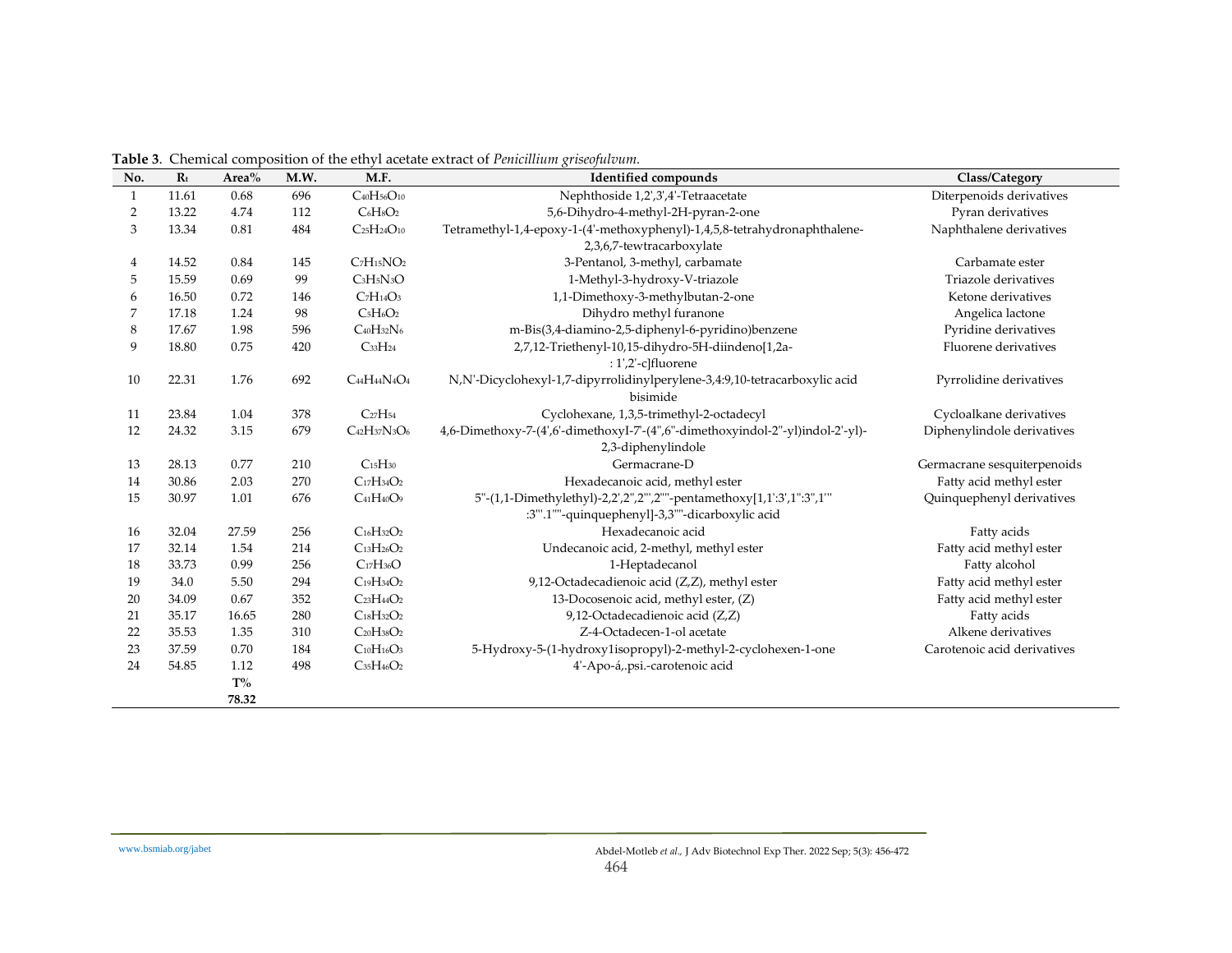

 **Figure 4**. GC-MS chromatogram of the ethyl acetate extract of *Fusarium oxysporum* f. sp. Cucumerinum.



 **Figure 5.** GC-MS chromatogram of the ethyl acetate extract of *Aspergillus fumigatus.*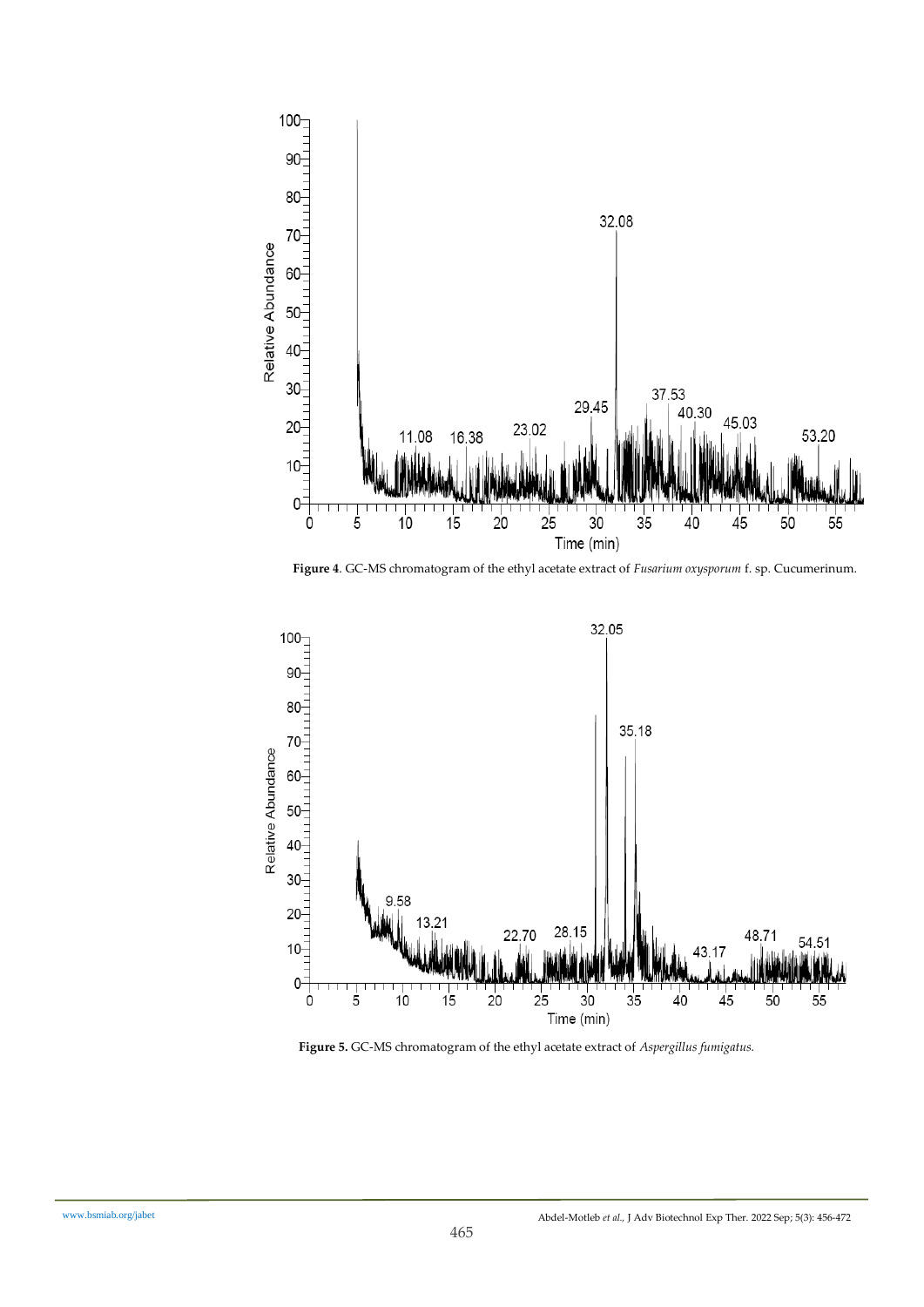

 **Figure 6.** GC-MS chromatogram of the ethyl acetate extract of *Penicillium griseofulvum.*

## **Total antioxidant capacity and total phenolic content**

As shown in Table 4, the ethyl acetate extract of *A. fumigatus* exhibited strong TAC value of 409.46 mg AAE/g dry extract, followed by *P. griseofulvum* and *F. oxysporum* extracts with TAC values of 299.28 and 281.31 mg AAE/g dry extract, respectively. Moreover, in Folin-Ciocalteu's assay, the tested fungal extracts showed noticeable TPC values of 115.84, 85.24 and 73.22, respectively for *A. fumigatus*, *P. griseofulvum* and *F. oxysporum* (Table 4).

**Table 4**. Total antioxidant capacity and total phenolic content of ethyl acetate extracts of *Fusarium oxysporum, Aspergillus fumigatus* and *Penicillium griseofulvum.*

| <b>Tested extracts</b>   | Total antioxidant capacity              | Total phenolic content                     |
|--------------------------|-----------------------------------------|--------------------------------------------|
|                          | $(mg AAE/g$ dry extract) <sup>1,2</sup> | $(mg \text{ GAE/g} \text{ dry extract})^3$ |
| Fusarium oxysporum       | $281.31 \pm 3.05$                       | $73.22 \pm 1.88$                           |
| Aspergillus fumigatus    | $409.46 \pm 3.25$                       | $115.84 \pm 3.78$                          |
| Penicillium griseofulvum | $299.28 \pm 5.03$                       | $85.24 \pm 3.28$                           |

 $\text{1Results}$  are (means  $\pm$  S.D.) (n = 3),  $\text{2AAE}$  (ascorbic acid equivalent), and  $\text{3GAE}$  (gallic acid equivalent).

## **Antimicrobial activities of the fungal extracts**

Results in Table (5) and Figure (7) evaluated the antimicrobial activities of three ethyl acetate extracts of three fungal isolates (*F. oxysporum*, *A. fumigatus* and *P. griseofulvum*) grown on rice medium. It has been found that all extracts exhibited antimicrobial activities against all test microbes. Extracts of *F. oxysporum*, *A. fumigatus* and *P. griseofulvum* showed anti Gram-positive bacterial test bacterium *S. aureus* with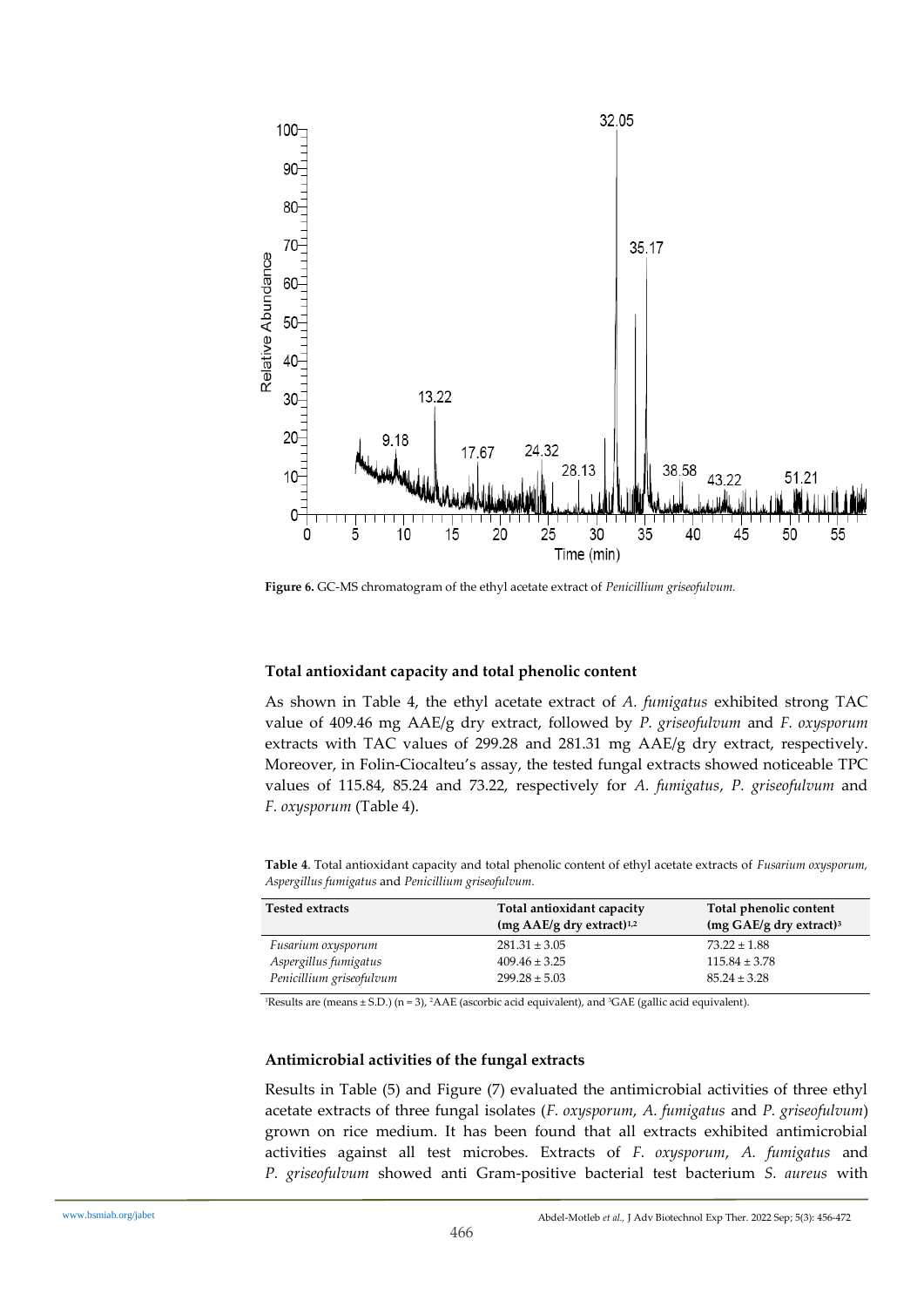inhibition values of 12, 16 and 14mm, respectively. For the Gram-negative bacterial test microbe *E. coli*, extracts of *F. oxysporum*, *A. fumigatus* and *P. griseofulvum* exhibited inhibition values of 7, 13 and 11mm, respectively. Moreover, samples 1, 2 and 3 revealed anti yeast activities against *C. albicans* with inhibition values of 12, 18 and 18mm, respectively. In addition, antifungal activities were noticed for all extracts against *A. niger* with inhibition values of 13, 8 and 9mm, respectively. Purely isolated endophytic fungi were cultivated on rice as a medium at 30°C for 3-4 weeks. The secondary metabolites produced by fungi were extracted by ethyl acetate (EtOAc) as a solvent.



**Figure 7.** The antimicrobial activity of different isolated fungi grown on rice medium against different test microbes representing G+ve bacteria (*Staphylococcus aureus*), G-ve bacterium (*Escherichia coli*), Yeast (*Candida albicans*) and fungi (*Aspergillus niger*).

**Table 5**. Antimicrobial activity of different isolated fungi grown on rice medium against different test microbes

|                          | Sample | Clear zone ( $\phi$ mm) |             |          |             |
|--------------------------|--------|-------------------------|-------------|----------|-------------|
| Fungal extract           | Name   |                         |             |          |             |
|                          |        | Staphylococcus          | Escherichia | Candida  | Aspergillus |
|                          |        | aureus                  | coli        | albicans | niger       |
| Fusarium oxysporum       |        | 12                      |             |          | 13          |
| Aspergillus fumigatus    |        | 16                      | 13          | 18       |             |
| Penicilluim griseofulvum |        | 14                      |             | 18       |             |

Whereas G+ve bacteria (*Staphylococcus aureus*), G-ve bacterium (*Escherichia coli*), Yeast (*Candida albicans*) and fungi (*Aspergillus niger*).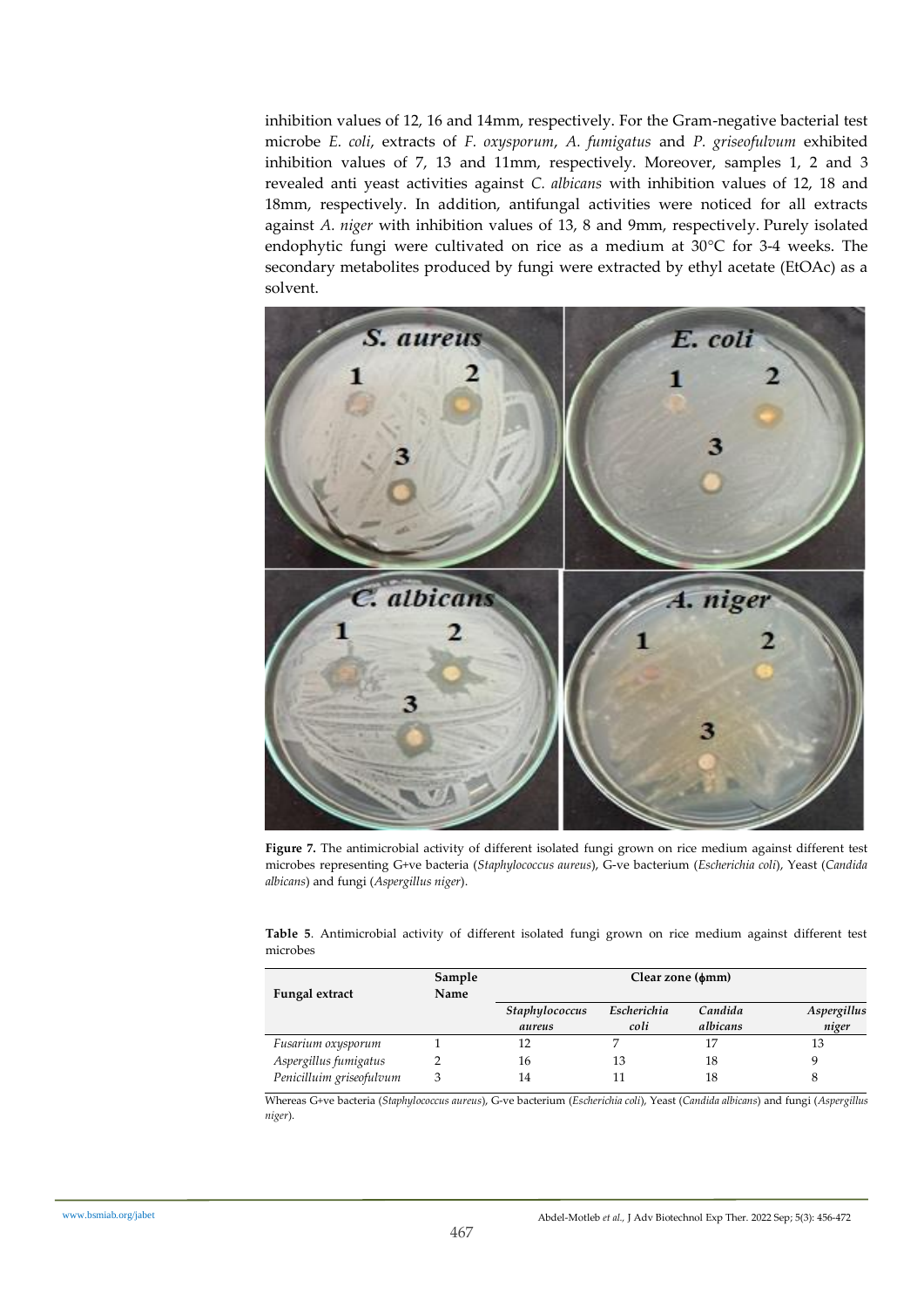## **Effect of fungal extracts on free larval stages of** *Schistosoma mansoni* **(Miracidia & Cercariae)**

The data revealed that *A. fumigatus* excreted high mortalities of miracidia (Figure 8A, B and C) and cercariae (Figure 9A, B and C) followed by *P. griseofulvum* and *F. oxysporum* extracts. All fungal extracts exerted miracidial effect after 1/4 hour of their exposure to 50, 100, 150 and 200 ppm of the experimental extracts. Also, 100% of *S. mansoni* miracidia were killed after 3/4 hour of exposure to 100, 150 and 200 ppm of the tested extracts. While the mortality rate of cercariae reached 100% after 2 hours of exposure. *P. griseofulvum* and *F. oxysporum* showed cercaricidal effect after 1/2 hrs of exposure to 100 and 150 ppm, while *Aspergillus fumigatus* after 1/4 hrs of exposure to 200ppm. In general, the miracidia are more sensitive towards the toxic action of the tested agents than cercariae and the mortality percent of miracidia and cercariae is directly proportional to the time and the tested concentrations.



**Figure 8.** Miracidial activity of (A): *Fusarium oxysporum,* (B): *Aspergillus fumigatus* and(C): *Penicilluim griseofulvum* fungal extracts against *Schistosoma mansoni* miracidia post different exposure times.



**Figure 9.** Cercaricidal activity of (A): *Fusarium oxysporum*, (B): *Aspergillus fumigatus* and (C): *Penicilluim griseofulvum* fungal extracts against *Schistosoma mansoni* miracidia post different exposure times.

## **DISCUSSION**

The present study was conducted to assess the antimicrobial, antioxidant and larvicidal activities of bioactive compounds produced by *F. oxysporum*; *A. fumigatus*; *P. griseofulvum* fungal ethyl acetate extracts. The isolated fungi were molecularly identified using 18Sr RNA technique and were grown on rice medium for 14 days and extracted with ethyl acetate. Traditional fungal identification protocols have been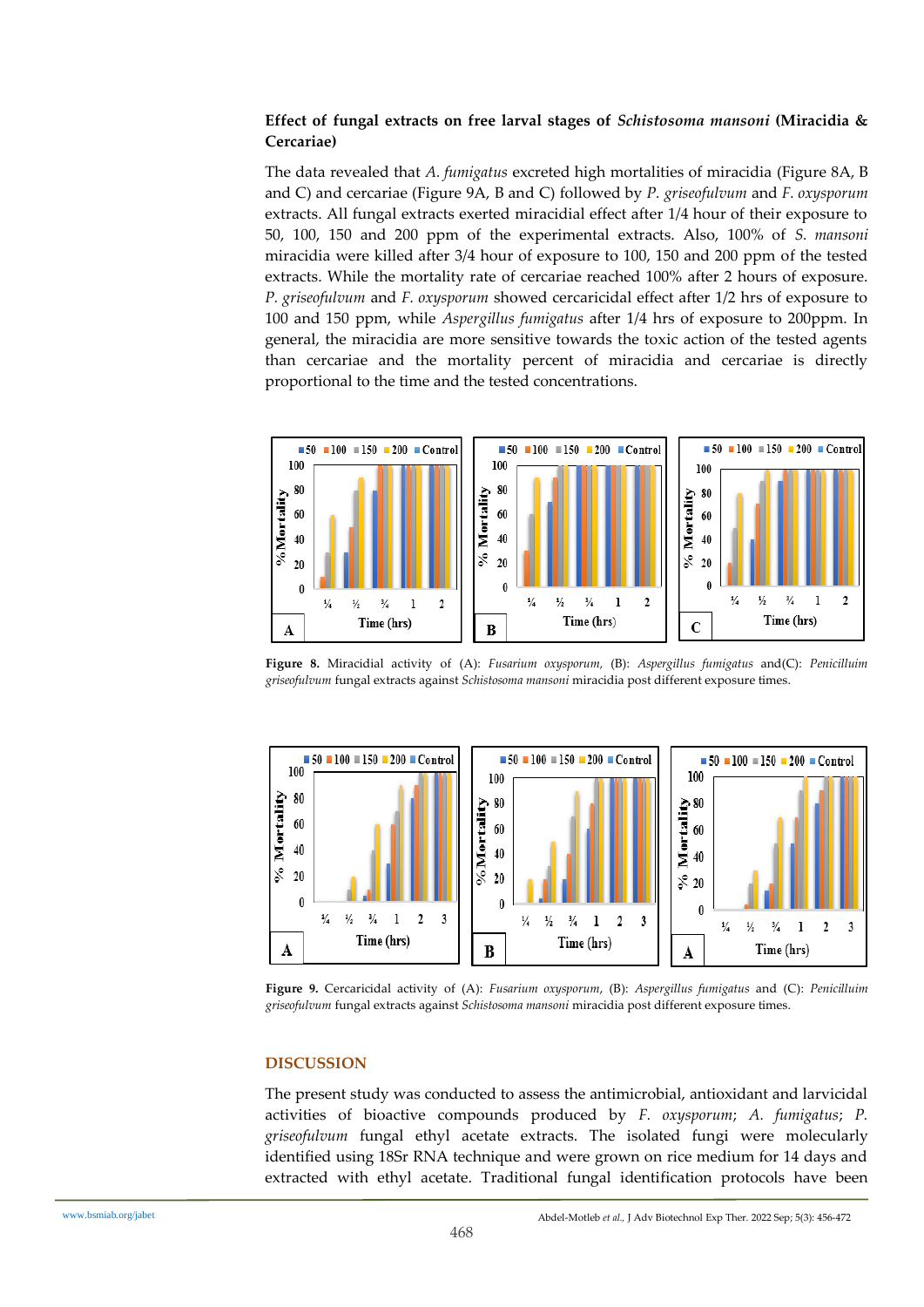commonly applied and several new species till now are identified according to this method which was considered as time consuming and not accurate [24].

Moreover, GC-MS investigation, determination of total phenolic content and identification of their bioactive secondary metabolites were also studied. The identification was achieved via using computer search user-generated reference libraries, incorporating mass spectra [19, 22, 25, 26]. GC-MS investigation of *F. oxysporum* led to identification of some metabolites including methyl tetradecanone; oleic acid; eicosyl ester; methyl stearate; and bis(2-ethylhexyl) phthalate [27]. Moreover, different *Penicillium* species are characterized by the presence of biologically active compounds among them are polyketides [28-30] and alkaloids [31]. In the same context, GC-MS investigation of fermentation strain Snef1216 (*Penicillium chrysogenum*) led to identification of ten compounds like benzoic acid, 2-methoxy-, methyl ester; oxime-, methoxy-phenyl; cyclotrisiloxane, hexamethyl; undecane; benzoic acid, methyl ester; isopropyl myristate; hexadecanoic acid, methyl ester; 1,2-benzenedicarboxylic acid, butyl octyl ester; 8-octadecenoic acid, methyl ester (E) and heptadecanoic acid, 16 methyl-, methyl ester [32]. On the other side, GC-MS analysis of the ethyl acetate extract of *Aspergillus fumigatus* 269 isolated from Sungai Pinang Hot Spring, Riau, Indonesia led to identification of twenty-four components, the main identified constituents are eicosane, eicosane 2-methyl, phenol, 2,6-bis (1,1-dimethyl ethyl)-4-methyl, hexadecane 2, and 11-octadecenoic acid, methyl ester [33]. Different isolates from *A. fumigatus* isolated from fruit pulps were investigated for their chemical ingredients using GC-MS analysis led to identification of a set of fatty acids namely, 8,11-octadecadienoic acid, pentadecanoic acid, 4,7-octadecadienoic acid, hexadecenoic acid, heptadecanoic acid, cyclopropaneoctanoic acid, 5,9-octadecadienoic acid, 9,12-octadecadienoic acid and 6,8 octadienoic acid [34]. 17 compounds were detected by GC-MS analysis in the *A. fumigatus* culture filtrate including phenylethyl alcohol; 4-Hexyl-2,5-dioxo-2,5 dihydro-3-furanyl)acetic acid; phenol, 2,4-bis-(1,1-dimethylethyl); [(7-chloro-2,3 dihydro-1H-inden-4-yl)oxy](trimethyl)silane; 1-hexadecene; 4H-benzo[DE][1.6] nahthyridine,5,6-dihydro-8,9-dimethoxy; phenol,2,4-di-t-butyl-6-nitro-cis-4B,5; 1,4 benzenediol,2,6-bis(1,1-dimethylethyl)-; 6,9,12,15-docosatetraenoic acid, methyl ester; 12-hydroxy 14 methyl-oxa-cyclotetradec-6-en-2-one; 12-oxotricyclo[5.3.1.1(2,6)]dodeca-3,8-diene,11-acetoxy-4,5,9-trichloro; 2,4-oxazolidinedione, 3-(3,5-dichlorophenylo-5,5 dimethyl; (4-Methoxy-3-nitrophenyl) methano1, dimethylpentafluorophenylsilyl ether; 2h-1,4-benzodiazepin-2-one,7-chloro-5-(2-chlorophenyl)-1,3-dihydro-3-hydroxy; (2e)-3- (3-chlorophenyl)-1-(4-chlorophenyl)-2-propen-1-one; 1-(3-chlor-phenyl)5-(2-methoxyphenyl)-vinyl]-4,5-dihydro-1H-pyrazole;and picrotoxinin [35]. GC-MS analysis of *A. fumigatus* methanolic extract revealed the presence of 9-hexadecenoic acid; 2,4 dimethyl-5-methylthiopent-4-en-2-ol; E-11-hexadecenoic acid, ethyl ester; D-glucose; 6- *O*-α-D-galactopyranosyl; α-D-glucopyranoside, *O*-α-D-glucopyranosyl-(1.fwdarw.3)-β-; 6-acetyl –β-d-mannose , 4H-pyran-4-one,2,3-dihydro-3,5-dihydroxy-6-methyl-; 5 hydroxymethylfurfural, β-D-glucopyranoside; methyl, tetraacetyl-d-xylonic nitrile; nhexadecanoic acid; 9-octadecenoic acid , (2-phenyl-1,3-dioxolan-4-yl)methyl ester; octadecanoic acid; 9,10-Secocholesta-5,7,10(19)-triene-3,24,25-triol,(3β,5Z,7E)- and pyrimidin-2-ol,4-(3,4-dimethoxyphenyl)-6-phenyl [36].

The tested fungal extracts showed high antioxidant activity and noticeable total phenolic contents (TPCs). Fungal extracts are known for their vital bioactivities [9, 37] among them are antioxidant activities [38-40]. The ethanolic extracts of *Penicillium chrysogenum* and *Penicillium fumiculosum* showed total antioxidant activity values of 3.874 and 3.171  $\mu$ g AA/g, respectively. Moreover, the extracts exhibited total phenolic content values of 2.859 and 2.109 mg GAE/g, respectively [41]. Additionally, fermentation strain Snef 1216 of *P. chrysogenum* showed total phenolic content value of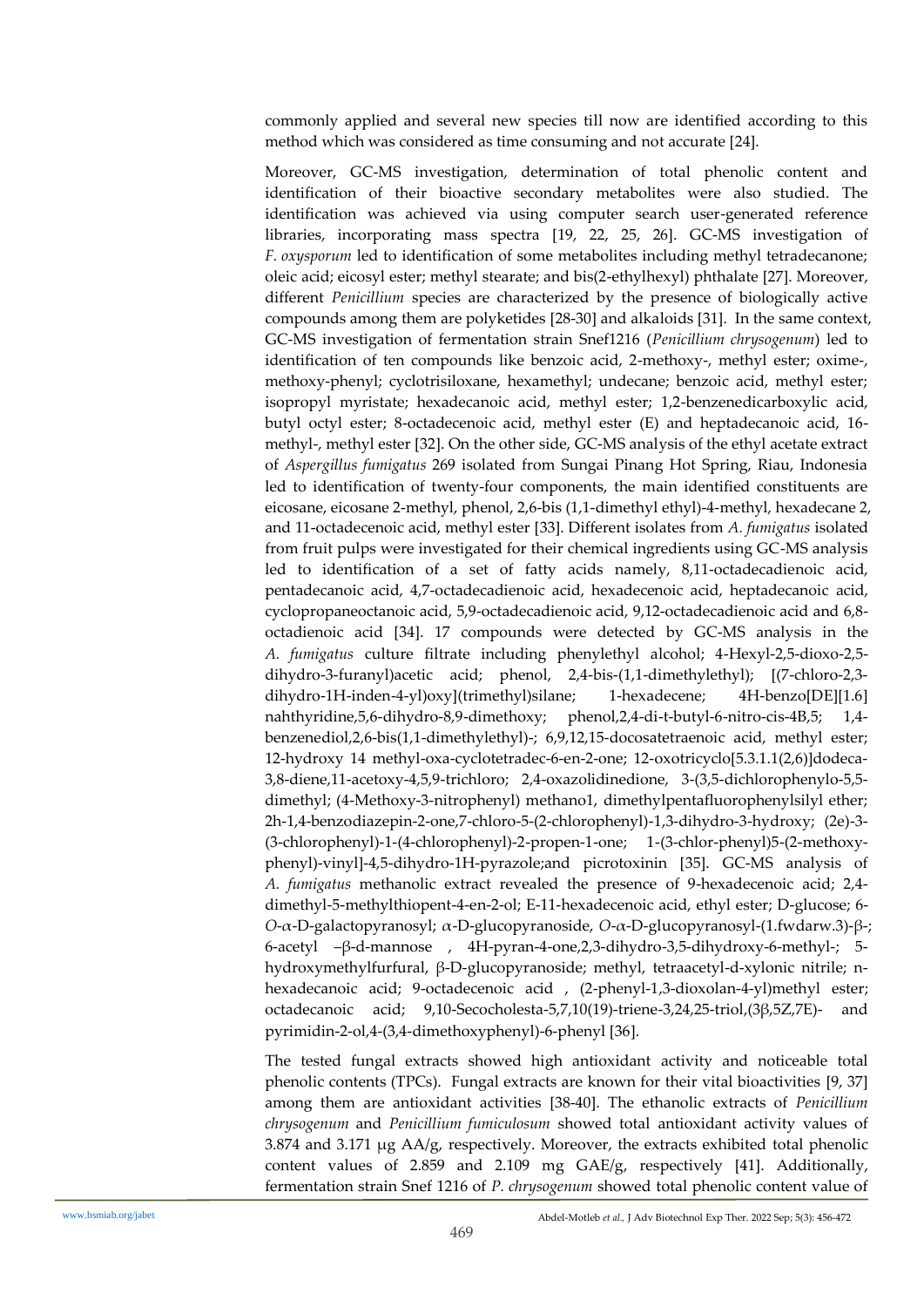135.77 mg GAE/g [32]. Furthermore, VLC fractions from the ethyl acetate extract of *Penicillium* sp. SAM16-EGY showed TAC values in the range from 212.53 to 687.56 mg AAE/g fraction [38]. In the same context, fungal extract of *A. fumigatus* displayed DPPH scavenging activity with  $LC_{50}$  value of  $5\mu$ g/ mL [35].

By using the agar diffusion method [42], the antimicrobial activity of the extracts was tested against *Staphylococcus aureus, Escherichia coli,* and *Candida albicans*. For production of secondary metabolites, *Curvularia* sp. (RTFs-6) and *Aspergillus* sp. (RTL-6) were selected when grown in rice medium, extracted with ethyl acetate, and screened for their antimicrobial activity by agar well diffusion method. Fungal isolates were screened for antimicrobial activity against *Staphylococcus aureus, Bacillus cereus, Pseudomonas aeruginosa, Escherichia coli, Salmonella typhimurium* and *Candida albicans*. The identification of the prospective endophytic fungi [43].

The data revealed that the tested fungal extracts exerted high mortality against miracidia of *S. mansoni* faster than cercariae and the mortality percent is directly proportional to the time and the tested concentrations. These observations are in agreement with the study of [44] on Kelthane that killed miracidia faster than cercariae. Also, [45] showed that miracidial mortality was greater than that of cercariae during application of Hinsan after the same time intervals. Results of the current study also revealed that *A. fumigatus* excreted high mortalities of miracidia and cercariae followed by *P. griseofulvum* and *F. oxysporum* extracts. This effect was directly proportional to the time and the concentrations tested. These findings are in accordance with those obtained by [15, 46, 47]. They reported that the mortality rate of *S. mansoni* miracidia and cercariae increased by increasing the concentration and exposure period of Abamectin, the herbicides Butachlor and Fluazifop-p-butyl, butanol extract of *Agave lophantha*, the insecticide (fenitorthion) and the fungal extract of *Aspergillus fumigatus*.

## **CONCLUSION**

This study revealed that the *A. fumigatus* ethyl acetate extract is very promising as it showed the highest activities as antimicrobial, antioxidant and larvicidal agent followed by *P. griseofulvum* and *F. oxysporum*. Thus, it can be concluded that these fungi play an essential role in the production of several bioactive secondary metabolites which have multiple biological effects.

## **ACKNOWLEDGEMENTS**

Not applicable. This research received no external funding.

## **AUTHOR CONTRIBUTIONS**

Asmaa Abdel-Motleb, Mosad A. Ghareeb, Mohamed S. Abdel-Aziz and Maha A.M. El-Shazly: Conceived, designed the study, performed the experiments, analyzed, and interpreted the data, wrote the first draft of the manuscript. All authors revised the manuscript and formulated the final version. All authors revised the manuscript and formulated the final version. All authors read and approved the final manuscript.

## **CONFLICTS OF INTEREST**

There is no conflict of interest among the authors.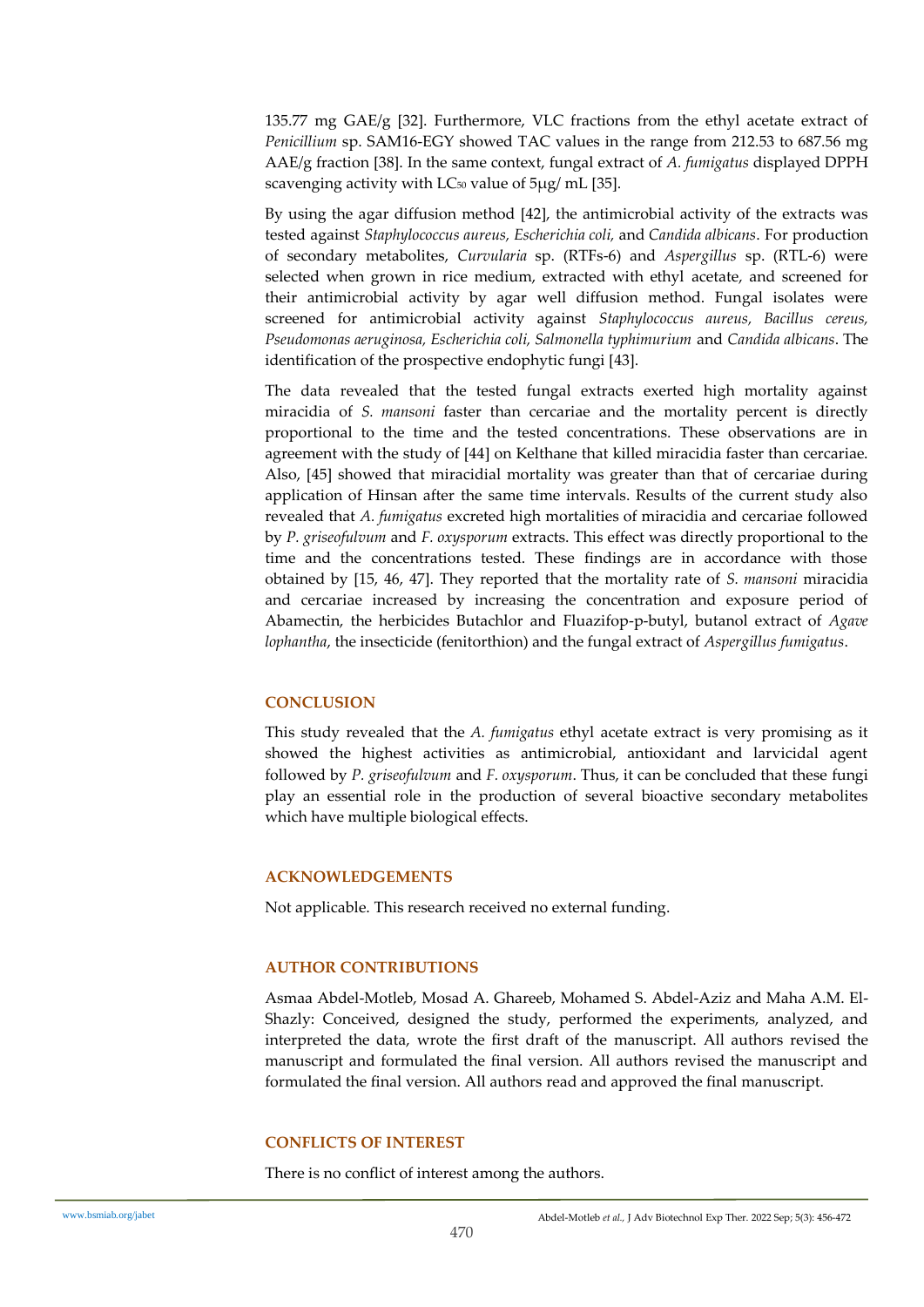#### **REFERENCES**

- [1] Ghareeb MA, Mohamed T, Saad AM, Refahy LA, Sobeh M, Wink M. HPLC-DAD-ESI-MS/MS analysis of fruits from *Firmiana simplex* (L.) and evaluation of their antioxidant and antigenotoxic properties. J Pharm Pharmacol. 2018a; 70: 133-142.
- [2] Ghareeb M, Sobeh M, Rezq S, El-Shazly A, Mahmoud M, Wink M. HPLC-ESI-MS/MS profiling of polyphenolics of a leaf extract from *Alpinia zerumbet* (Zingiberaceae) and its anti-Inflammatory, anti-nociceptive, and antipyretic activities *in vivo*. Molec. 2018b; 23(12): 3238.
- [3] Ghareeb M, Saad A, Ahmed W, Refahy L, Nasr S. HPLC-DAD-ESI-MS/MS characterization of bioactive secondary metabolites from *Strelitzia nicolai* leaf extracts and their antioxidant and anticancer activities *in vitro*. Pharmacogn Res*.* 2018c; 10: 368.
- [4] Sobeh M, Mahmoud MF, Hasan RA, Abdelfattah MAO, Sabry OM, Ghareeb MA, El-Shazly AM, Wink M. Tannin-rich extracts from *Lannea stuhlmannii* and *Lannea humilis* (Anacardiaceae) exhibit hepatoprotective activities *in vivo* via enhancement of the anti-apoptotic protein Bcl-2. Sci Rep. 2018; 8: 9343.
- [5] Ghareeb MA, Refahy LA, Saad AM, Osman NS, Abdel-Aziz MS, El-Shazly MA, Mohamed AS. *In vitro* antimicrobial activity of five Egyptian plant species. J of Appl Pharma. Sci. 2015; 5: 045-049.
- [6] Abdel-Aziz MS, Ghareeb MA, Saad AM, Refahy LA, Hamed AA. Chromatographic isolation and structural elucidation of secondary metabolites from the soil-inhabiting fungus *Aspergillus fumigatus* 3T-EGY*.*Act Chromatog. 2018; 30(4): 243-249.
- [7] Mohammed HS, Abdel-Aziz, MM, Abu-baker, MS, Saad, AM, Mohamed, MA, Ghareeb, MA. Antibacterial and potential antidiabetic activities of flavone *C*-glycosides isolated from *Beta vulgaris* subspecies cicla L. var. flavescens (Amaranthaceae) cultivated in Egypt. Curr Pharma Biot. 2019; 20(7): 595-604.
- [8] Nejad EMA, Abtahi A, Zareian G. Evaluation of physical and chemical properties of soils of Doroudzan dam region of Marvdasht province with respect to drainage conditions and elapsed time. Euro J Exp Biol. 2013; 3(5): 213-217.
- [9] Abdel-Aziz M.S., Ghareeb M.A., Hamed A.A., Rashad E.M., El-Sawy E.R., Saad I.M. Ghoneem K.M. Ethyl acetate extract of Streptomyces spp. isolated from Egyptian soil for management of *Fusarium oxysporum*: the causing agent of wilt disease of tomato. Bioc Agri Biot. 2021; 37: 102185.
- [10] Hamed AA, Abdel-Aziz MS, Abd El Hady FK. Antimicrobial and antioxidant activities of different extracts from *Aspergillus unguis* SPMD-EGY grown on different media. Bull Nat Res Cen. 2018; 29.
- [11] Bhattacharyya PN, Jha DK. Optimization of cultural conditions affecting growth and improved bioactive metabolite production by a subsurface *Aspergillus* strain TSF 146. Intern. J Appl Biol Pharm Tech. 2011; 2: 133- 143.
- [12] Kusari S, Hertwek C, Spiteller M. Chemical ecology of endophytic fungi:Origins of secondary metabolites. Chem Biol. 2012; 19: 792-798.
- [13] Bayman P, Baker JL. Ochratoxins: a global perspective. Mycop. 2006; 162 (3): 215–223
- [14] Abrito SP, Capuyan DTC, Sy JPU, Torres DF. Molluscicidal activity of *Aspergillus*, *Penicillium*, *Rhizopus* and *Coelomycete* species on eggs of golden apple snail. Philip Sci Hig Sch (PSHS). 2003; 37 (3): 213-219.
- [15] Osman GY, Mohamed AM, Abdel Kader A, Mohamed AA. Biological and biochemical impacts of the fungal extract of *Aspergillus fumigatus* on *Biomphalaria alexandrina* snails infected with *Schistosoma mansoni*. Res Revi Biosc. 2013; 7(12): 473-484.
- [16] Waksma[n S A.](https://www.ncbi.nlm.nih.gov/pubmed/?term=Waksman%20SA%5BAuthor%5D&cauthor=true&cauthor_uid=16558961) A Method for Counting the Number of Fungi in the Soil[. J Bacteriol.](https://www.ncbi.nlm.nih.gov/pmc/articles/PMC378974/) 1922; 7(3): 339–34.
- [17] Schoch CL, Seifert KA, Huhndorf S, Robert V, Spouge JL, Levesque CA, Chen W, Consortium FB. Nuclear ribosomal internal transcribed spacer (ITS) region as a universal DNA barcode marker for Fungi. Proc Natl Acad Sci Unit States Am. 2012; 109: 6241–6246.
- [18] El-Hady FKA, Abdel-Aziz MS, Shaker KH, El-Shahid ZA, Ghani MA. Coral-derived fungi inhibit acetylcholinesterase, superoxide anion radical, and microbial activities. Int J Pharm Sci Rev Res. 2014; 26: 301– 308.
- [19] Madkour HMF, Ghareeb MA, Abdel-Aziz MS, Khalaf OM, Saad AM, El-Ziaty AK Abdel-Mogib M. Gas chromatography-mass spectrometry analysis, antimicrobial, anticancer and antioxidant activities of *n*-hexane and methylene chloride extracts from *Senna italica.* J App Pharm Sci*.* 2017; 7: 023-032.
- [20] Kumar KS, Ganesan K, Rao PV. Antioxidant potential of solvent extracts of *Kappaphycus alve*rezii (Doty). *Edible seaweed*. Food Chem. 2008; 107: 289-295.
- [21] Prieto P, Pineda M, Aguilar M. Spectrophotometric quantation of antioxidant capacity through the formation of a phosphomolybdenum complex: Specific application to the determination of vitamin E. Anal Biochem. 1999; 269: 337- 341.
- [22] Abdel-Wareth MTA, El-Hagrassi AM, Abdel-Aziz MS, Nasr SM, Ghareeb MA. Biological activities of endozoic fungi isolated from *Biomphalaria alexandrina* snails maintained in different environmental conditions. Intern J Envi Stud. 2019; 76(5), 780-799.
- [23] Mohamed AM, Metwally NM, Mahmoud SS. *Sativa* seeds against *Schistosoma mansoni* different stages. Memór do Institu Oswal Cruz. 2005; 100(2): 205-211.
- [24] [Zhao](https://www.ncbi.nlm.nih.gov/pubmed/?term=Zhao%20J%5BAuthor%5D&cauthor=true&cauthor_uid=11376067) J, [Kong](https://www.ncbi.nlm.nih.gov/pubmed/?term=Kong%20F%5BAuthor%5D&cauthor=true&cauthor_uid=11376067) F, [Li](https://www.ncbi.nlm.nih.gov/pubmed/?term=Li%20R%5BAuthor%5D&cauthor=true&cauthor_uid=11376067) R, [Wang](https://www.ncbi.nlm.nih.gov/pubmed/?term=Wang%20X%5BAuthor%5D&cauthor=true&cauthor_uid=11376067) X, [Wan](https://www.ncbi.nlm.nih.gov/pubmed/?term=Wan%20Z%5BAuthor%5D&cauthor=true&cauthor_uid=11376067) Z, [Wang](https://www.ncbi.nlm.nih.gov/pubmed/?term=Wang%20D%5BAuthor%5D&cauthor=true&cauthor_uid=11376067) D. Identification of *Aspergillus fumigatus* and Related Species by Nested PCR Targeting Ribosomal DNA Internal Transcribed Spacer Regions. [J Clin Microbiol.](https://www.ncbi.nlm.nih.gov/pmc/articles/PMC88121/) 2001; 39(6): 2261– 2266.
- [25] Shawky BT, Nagah M, Ghareeb MA, El-Sherbiny GM, Moghannem SAM, Abdel-Aziz M S. Evaluation of antioxidants, total phenolics and antimicrobial activities of ethyl acetate extracts from Fungi grown on rice straw. J Renew Mater. 2019; 7(7): 667-682.